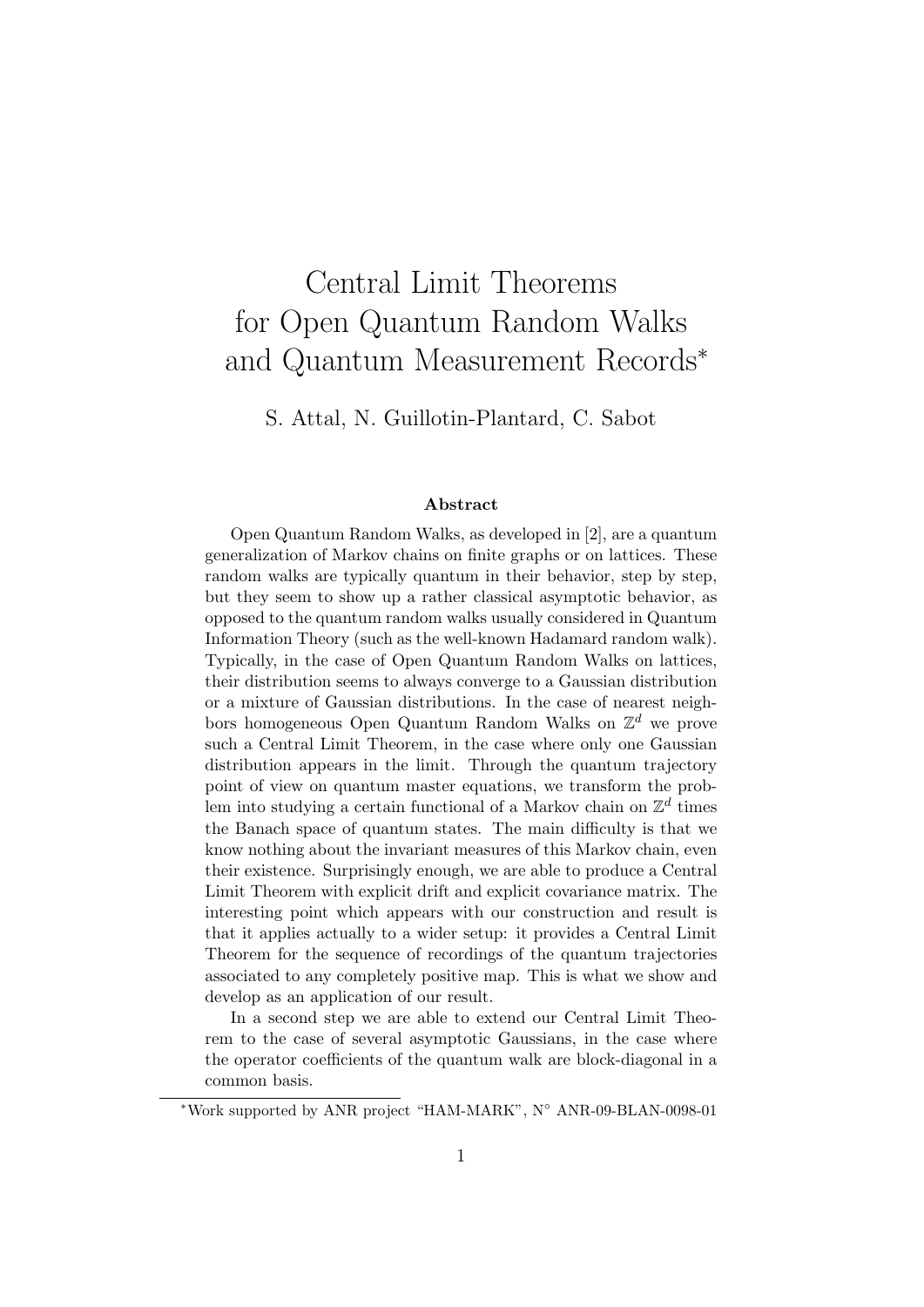### **Contents**

| $\mathbf{1}$ | Introduction                                                                            | $\overline{2}$  |
|--------------|-----------------------------------------------------------------------------------------|-----------------|
| $\mathbf 2$  | <b>General Notations</b>                                                                | 5               |
| 3            | Open Quantum Random Walks                                                               | 6               |
|              | 3.1                                                                                     | $6\phantom{.}6$ |
|              | 3.2                                                                                     | 8               |
| 4            | <b>Quantum Trajectories</b>                                                             | 11              |
|              | 4.1                                                                                     | 11              |
|              | 4.2                                                                                     | 13              |
| $\mathbf{5}$ | The Central Limit Theorem                                                               | 13              |
|              | The main Theorem $\ldots \ldots \ldots \ldots \ldots \ldots \ldots \ldots$<br>5.1       | 13              |
|              | The one dimensional case<br>5.2                                                         | 20              |
|              | 5.3                                                                                     | 21              |
| 6            | Application to Quantum Measurement Records                                              | 22              |
|              | 6.1                                                                                     | 22              |
|              | T.C.L. for Quantum Measurement Recordings<br>6.2                                        | 24              |
|              | Examples $\ldots \ldots \ldots \ldots \ldots \ldots \ldots \ldots \ldots \ldots$<br>6.3 | 25              |
|              | 7 The Block-Diagonal Case                                                               | $27\,$          |
|              | 7.1 The Main Theorem $\ldots \ldots \ldots \ldots \ldots \ldots \ldots \ldots 27$       |                 |

### 1 Introduction

Quantum Random Walks, such as the Hadamard quantum random walk, are nowadays a very active subject of investigations, with applications in Quantum Information Theory in particular (see [6] for a survey). These quantum random walks are particular discrete-time quantum dynamics on a state space of the form  $\mathcal{H} \otimes \mathbb{C}^{\mathbb{Z}^d}$ . The space  $\mathbb{C}^{\mathbb{Z}^d}$  stands for a state space labelled by a lattice  $\mathbb{Z}^d$ , while the space  $\mathcal H$  stands for the degrees of freedom given on each point of the lattice. The quantum evolution concerns pure states of the system which are of the form

$$
|\Psi\rangle = \sum_{i\in\mathbb{Z}^d} |\varphi_i\rangle \otimes |i\rangle.
$$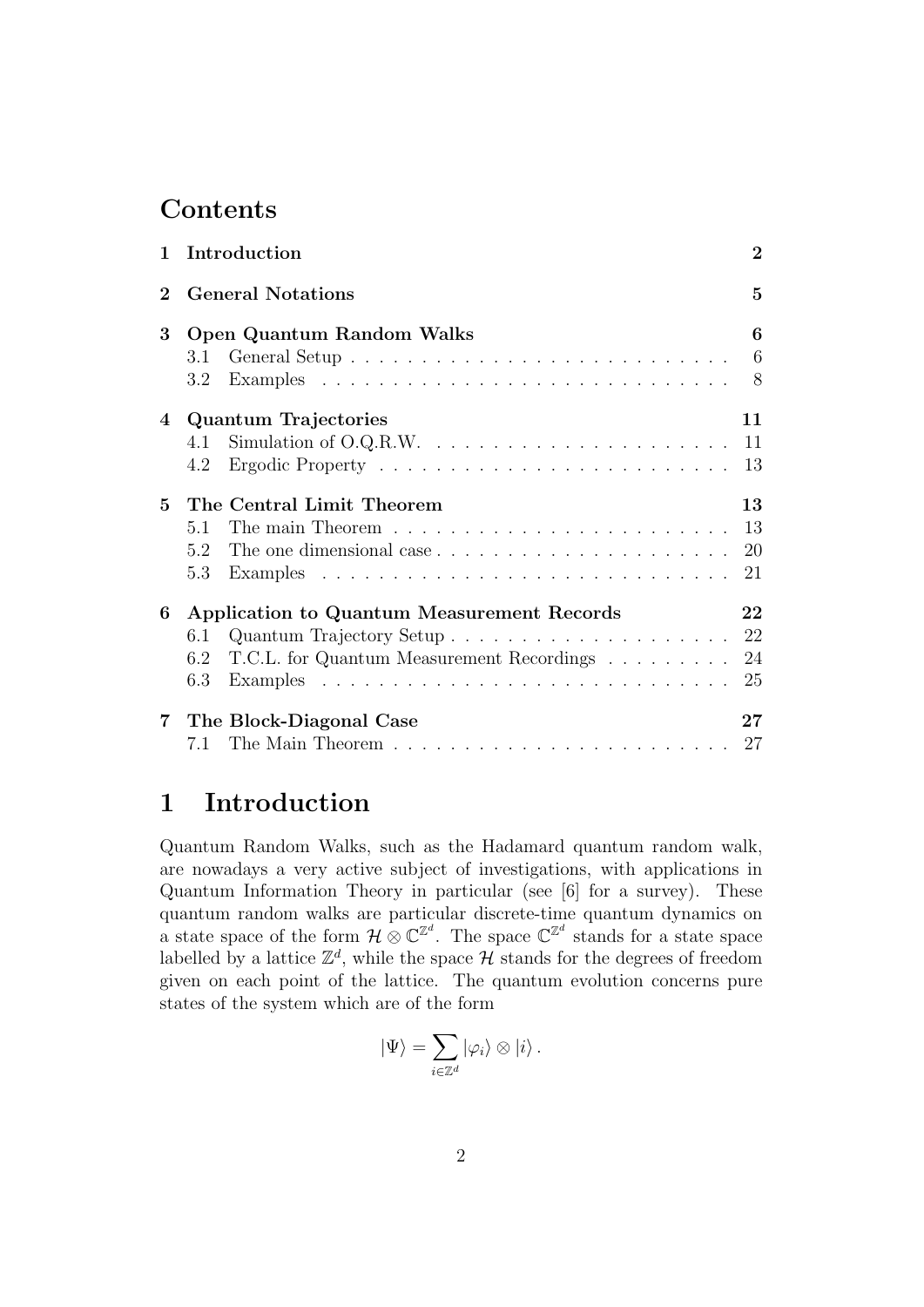After one step of the dynamics, this state is transformed into another pure state,

$$
|\Psi'\rangle = \sum_{i\in\mathbb{Z}^d} |\varphi'_i\rangle \otimes |i\rangle.
$$

Each of these two states gives rise to a probability distribution on  $\mathbb{Z}^d$ , the one we would obtain by measuring the position on  $\mathbb{C}^{\mathbb{Z}^d}$ :

$$
Prob({i}) = {\|\varphi_i\|^2}.
$$

The point is that the probability distribution associated to  $|\Psi'\rangle$  cannot be deduced from the distribution associated to  $|\Psi\rangle$  by "classical rules", that is, there is no classical probabilistic model (such as a Markov transition kernel, or similar) which gives the distribution of  $|\Psi'\rangle$  in terms of the one of  $|\Psi\rangle$ . One needs to know the whole state  $|\Psi\rangle$  in order to compute the distribution of  $|\Psi'\rangle$ .

These quantum random walks, have been successful for they give rise to strange behaviors of the probability distribution as time goes to infinity. In particular one can prove that they satisfy a rather surprising Central Limit particular one can prove that they satisfy a rather surprising Central Limit Theorem whose speed is n, instead of  $\sqrt{n}$  as usually, and the limit distribution is not Gaussian, but more like functions of the form (see [8])

$$
x \mapsto \frac{\sqrt{1-a^2}(1-\lambda x)}{\pi(1-x^2)\sqrt{a^2-x^2}},
$$

where a and  $\lambda$  are constants.

In the article [2] is introduced a new family of quantum random walks, called Open Quantum Random Walks. These random walks deal with density matrices instead of pure states, that is, on a state space  $\mathcal{H} \otimes \mathbb{C}^{\mathbb{Z}^d}$  they consider density matrices of the form

$$
\rho = \sum_{i \in \mathbb{Z}^d} \rho_i \otimes |i\rangle\langle i|.
$$

To this density matrix is attached a probability distribution, associated to the values one would obtain by measuring the position:

$$
Prob({i}) = Tr(\rho_i).
$$

After one step of the dynamics, the density matrix evolves to another state of the same form

$$
\rho' = \sum_{i \in \mathbb{Z}^d} \rho'_i \otimes |i\rangle\langle i|,
$$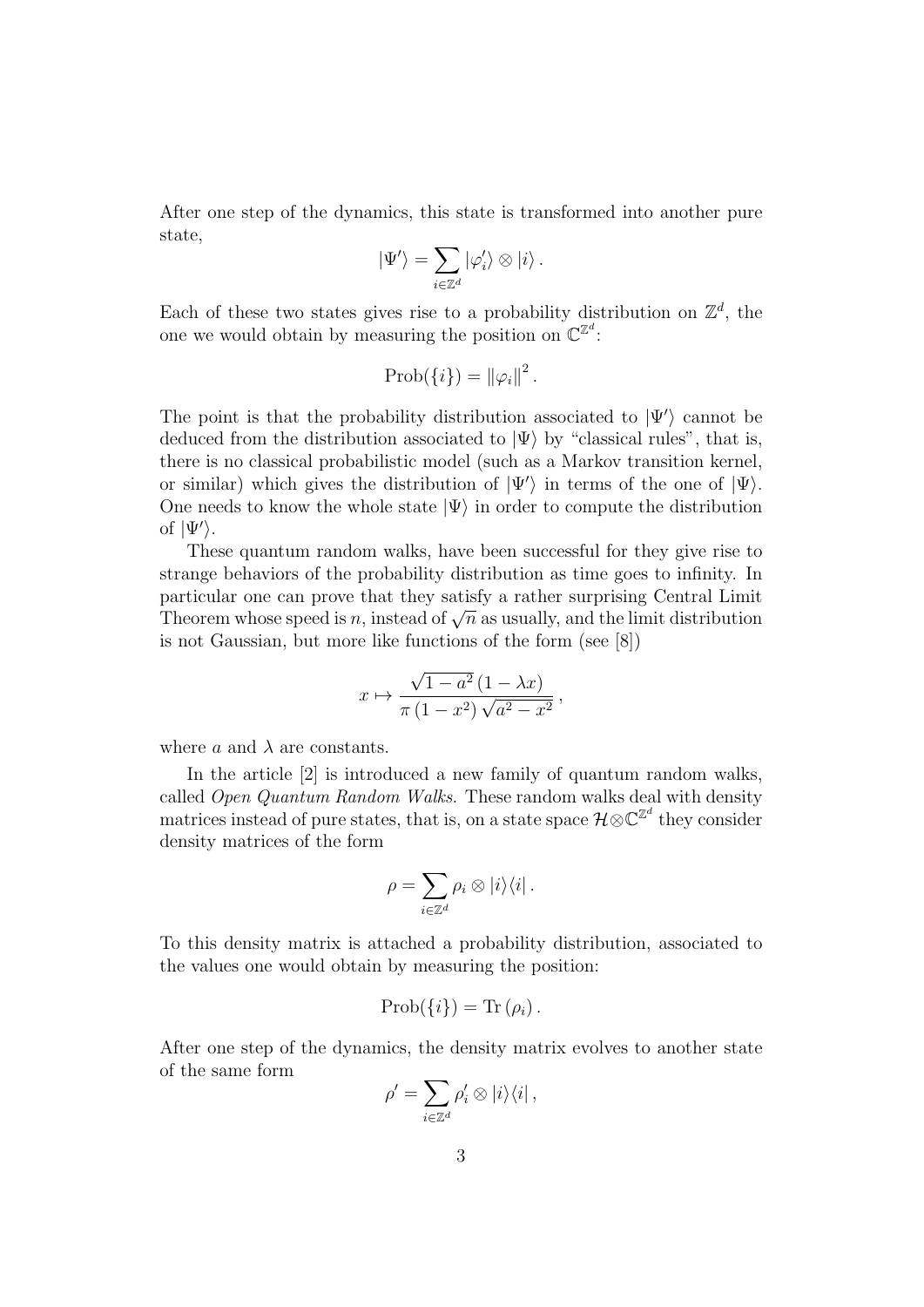with the associated new distribution.

In [2] it is proved that these Open Quantum Random Walks are a noncommutative extension of all the classical Markov chains, that is, they contain all the classical Markov chains as particular cases, but they also describe typically quantum behaviors.

Though, as shown on simulations in the same article, it seems that Open Quantum Random Walks of infinite lattices such as  $\mathbb{Z}^d$  exhibit a rather classical behavior in the limit, that is, their limit distribution seems to always converge to a Gaussian distribution, or to a mixture of Gaussian distributions (including the case of Dirac masses as particular cases of Gaussian distributions). While the quantum random walk, step by step, seems to be very quantum, that is, the distribution at time  $n + 1$  has nothing to do with the distribution at time  $n$  (at least it cannot be deduced from it without the complete information of the full density matrix), it appears that asymptotically the quantum random walks becomes more and more classical.

The aim of this article is to prove, under some conditions, a Central Limit Theorem for these Open Quantum Random Walks and to compute explicitly the characteristics of the associated Gaussian distribution: drift and covariance matrix.

This article is structured as follows. In Section 2 we recall a certain number of notations and concepts which are very common in the context of Quantum Mechanics: states, density matrices, completely positive maps, etc. Section 3 is then devoted to presenting the general mathematical structure of Open Quantum Random Walks and their probability distributions. We end up this section with a series of examples and numerical simulations which illustrate our definitions and which will be covered later on by our Central Limit Theorems. In Section 4 we explain the Quantum Trajectory approach to Quantum Master Equations. This approach, which is nowadays very important in the study of Open Quantum Systems, gives a way for Open Quantum Random Walks to be simulated by means of a particular Banach space-valued classical Markov process. In the same section we recall an important ergodic property of quantum trajectories, as proved in [7].

The last sections are the ones where the main theorems are proved. First of all the main Central Limit Theorem is proved in the context of a single asymptotic Gaussian distribution. The proof is based on proving a Central Limit Theorem for a particular martingale associated to the quantum trajectories. This martingale is obtained by the usual method of solving the Poisson equation, which surprisingly can be implemented explicitly in our context, even though we do not have any information on the existence of an invariant measure for the Markov chain associated to quantum trajectories.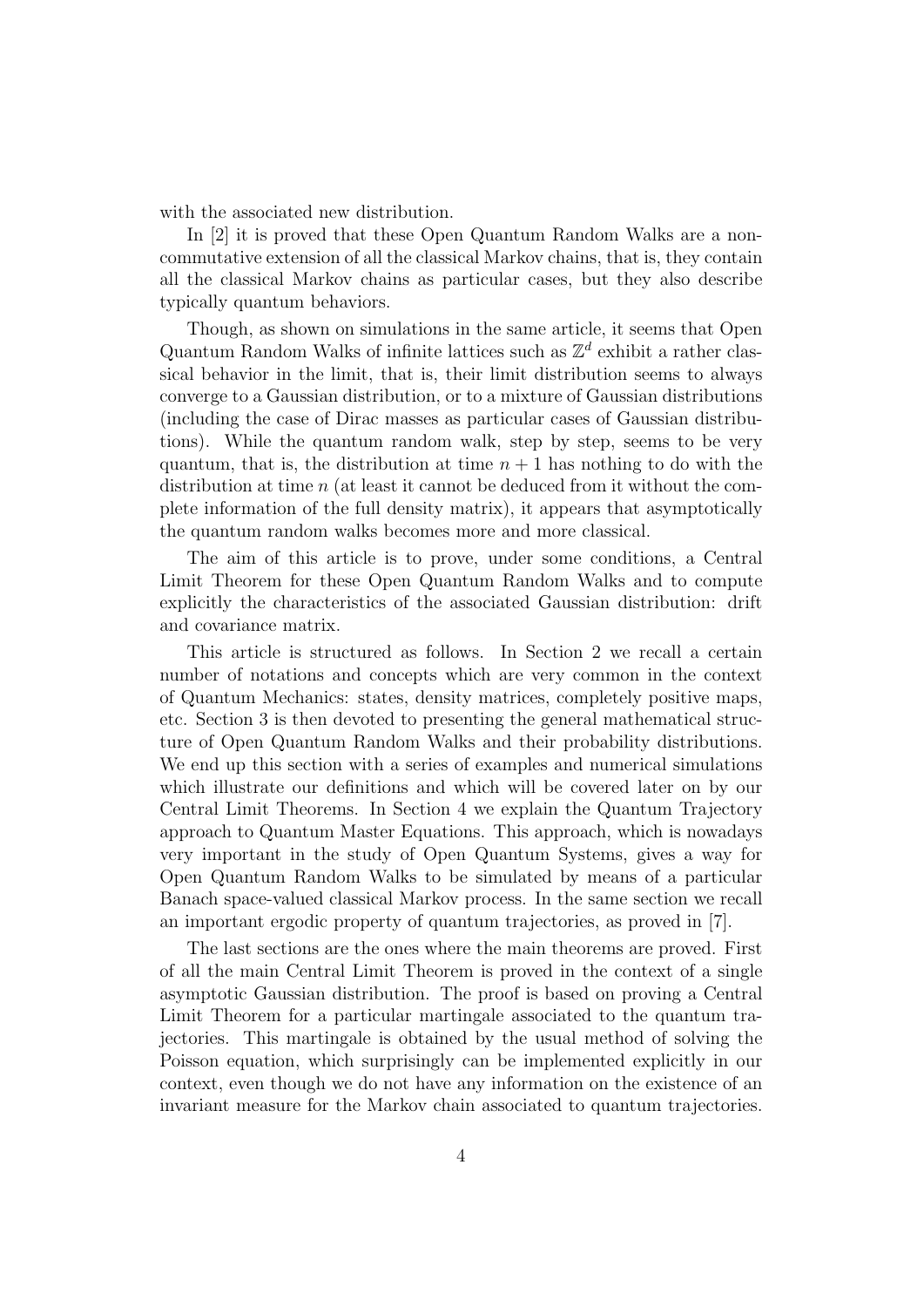Furthermore the parameters of the limit Gaussian distribution are explicitly obtained.

We then show how our main theorem applies to a wider context: a Central Limit Theorem for the measurement records of a discrete-time trajectory.

We finally extend the Central Limit Theorem to a context with several asymptotic Gaussians, but with block-diagonal coefficients for the Open Quantum Random Walk. We prove that, in this case, the Open Quantum Random Walk behaves like a mixture of Open Quantum Random Walks with single Gaussian, that is, up to conditioning the trajectories at the beginning, we get a behavior of an OQRW with a single asymptotic Gaussian. We compute several examples which illustrate the different situations of our theorems, we compute the associated asymptotic parameters.

### 2 General Notations

We recall here some useful notations and terminologies that shall be used in this article.

All our Hilbert spaces are on the complex field and are separable (if not finite dimensional). For all Hilbert space  $\mathcal H$  we denote by  $\mathcal B(\mathcal H)$  the Banach space of bounded operators on  $\mathcal H$  equipped with the usual operator-norm that we denote by  $\|\cdot\|_{\infty}$ . We denote by  $\mathcal{L}_1(\mathcal{H})$  the Banach space of traceclass operators on  $H$ , equipped with the trace-norm  $\lVert \cdot \rVert_1$ .

Let H be a Hilbert space. For any  $\phi \in \mathcal{H}$  we put  $|\phi\rangle$  to simply denote the element  $\phi$  of H (more rigorously, it should be the operator  $\lambda \mapsto \lambda \phi$  from  $\mathbb C$  to  $\mathcal H$ ). We define

$$
\begin{array}{rcl}\n\langle \phi | & : & \mathcal{H} & \longrightarrow & \mathbb{C} \\
x & \longmapsto & \langle \phi \, , \, x \rangle \, .\n\end{array}
$$

As a consequence of these definitions, the operator  $|\phi\rangle\langle\phi|$  is the orthogonal projector onto  $\mathbb{C}\phi$ .

Recall that a *density matrix*  $\rho$  on some Hilbert space  $\mathcal H$  is a trace-class, positive operator such that  $\text{Tr}(\rho) = 1$ . The convex set of all density matrices on H will be denoted by  $\mathcal{E}(\mathcal{H})$ . The extreme points of this convex set are the *pure states*, that is, the rank one orthogonal projectors:

$$
\rho = |\phi\rangle\langle\phi| \, ,
$$

with  $\phi \in \mathcal{H}$ ,  $\|\phi\| = 1$ . The set of pure states on H will be denoted by  $\mathcal{S}(\mathcal{H})$ .

Let N stand for a finite or a countable set of indices. If  $\{A_i; i \in \mathcal{N}\}\$ is a family of bounded operators on  $\mathcal H$  such that

$$
\sum_{i\in\mathcal{N}}A_i^*A_i=I\,,
$$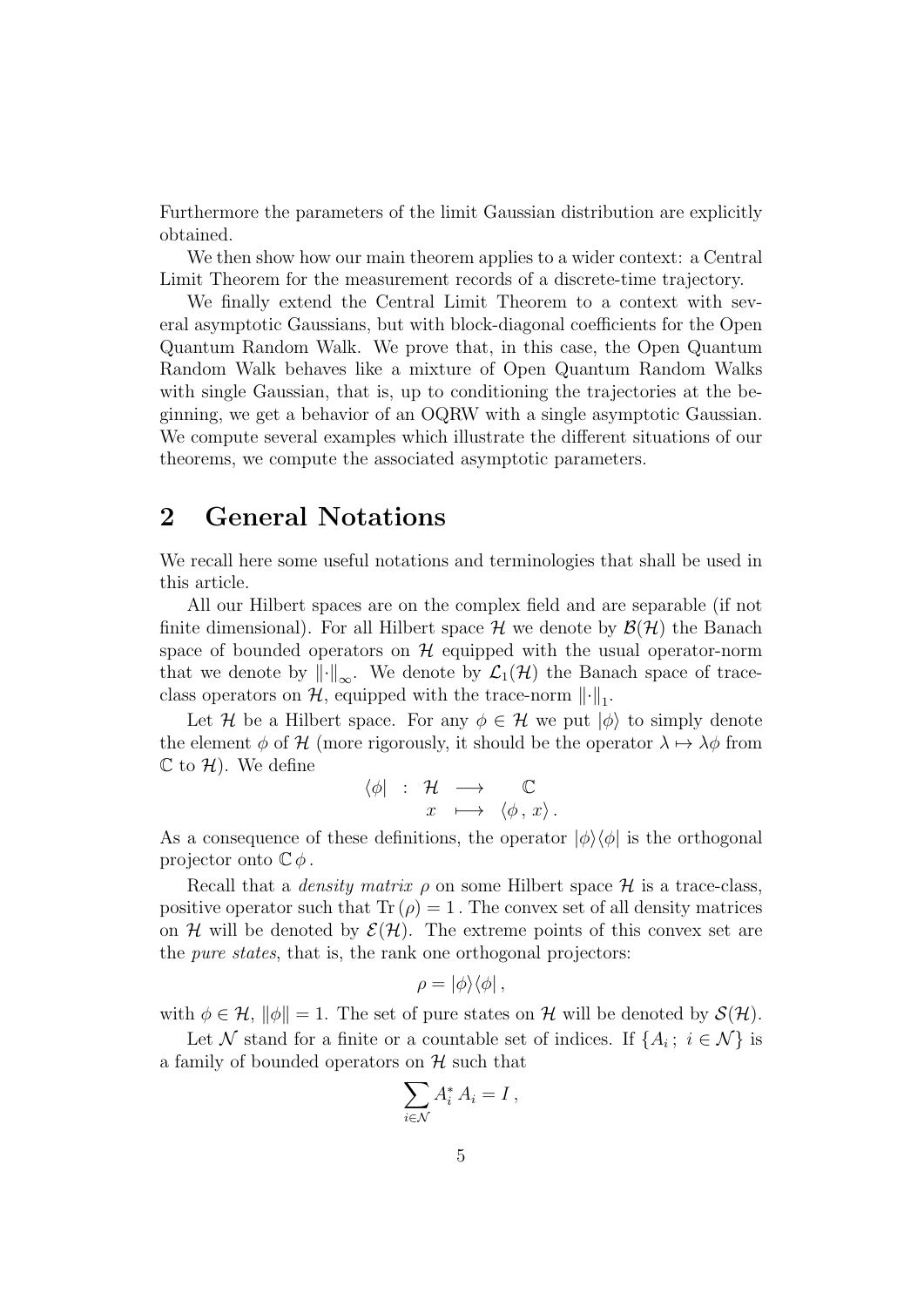where the convergence above is understood for the weak topology, then the mapping

$$
\rho \mapsto \mathcal{M}(\rho) = \sum_{i \in \mathcal{N}} A_i \, \rho \, A_i^*,
$$

is well-defined, for the series is  $\lVert \cdot \rVert_1$ -convergent, and the mapping preserves the property of being a density matrix. It is a so-called completely positive map.

Note that such a completely positive map admits an adjoint map  $\mathcal{M}^*$ acting on the bounded operators on  $H$ . More precisely, the mapping

$$
\mathcal{M}^*(X) = \sum_{i \in \mathcal{N}} A_i^* X A_i \,,
$$

is a strongly convergent series and satisfies

$$
\operatorname{Tr}(\mathcal{M}(\rho) X) = \operatorname{Tr}(\rho \mathcal{M}^*(X))
$$

for all density matrix  $\rho$  and all bounded operator X.

### 3 Open Quantum Random Walks

#### 3.1 General Setup

Let us explain here the setup in which we shall be working. It consists in special cases of Open Quantum Random Walks as described in [2], namely, the case of nearest neighbors, stationary quantum random walks on  $\mathbb{Z}^d$ . Our presentation here is slightly different of the one of [2], for we have adapted our notations to the simpler context that we are studying here.

On  $\mathbb{Z}^d$  we consider the canonical basis  $\{e_1, \ldots, e_d\}$  and we put

$$
e_{d+j} = -e_j
$$

for all  $j = 1, ..., d$ . For each  $i \in \mathbb{Z}^d$  we denote by  $N(i)$  the set of its 2d nearest neighbors, that is  $N(i) = \{i + e_j; j = 1, ..., 2d\}.$ 

We consider the space  $\mathcal{K} = \mathbb{C}^{\mathbb{Z}^d}$ , that is, any separable Hilbert space with an orthonormal basis indexed by  $\mathbb{Z}^d$ . We fix an orthonormal basis of K which we shall denote by  $(|i\rangle)_{i \in \mathbb{Z}^d}$ . Let  $\mathcal H$  be a separable Hilbert space, it stands for the space of degrees of freedom given at each point of  $\mathbb{Z}^d$ . In the rest of the article we always assume that  $H$  is finite dimensional. Consider the space  $\mathcal{H}\otimes\mathcal{K}.$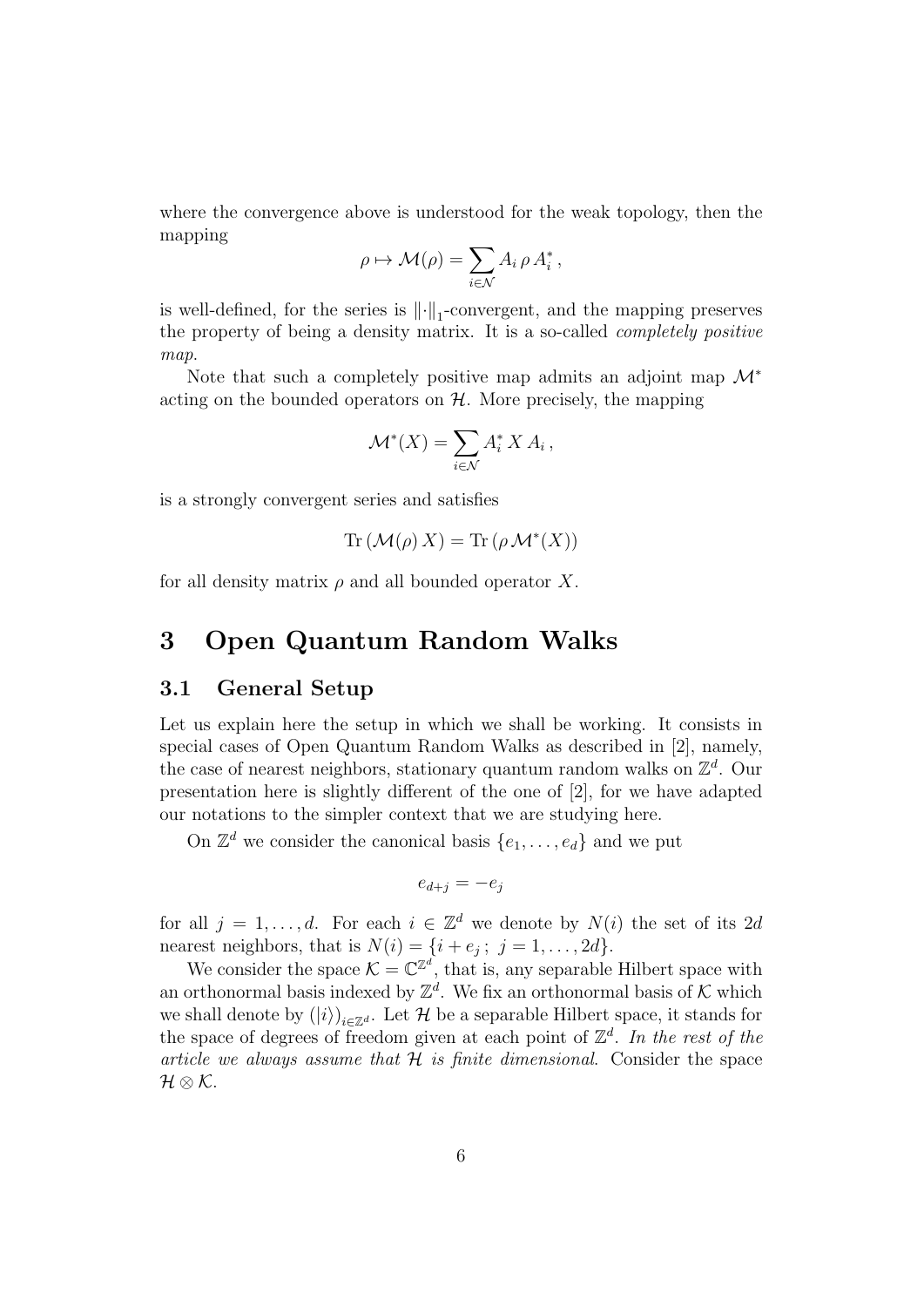We are given a family  $\{A_1, \ldots, A_{2d}\}\$  of bounded operators on H which satisfies

$$
\sum_{j=1}^{2d} A_j^* A_j = I.
$$

The idea is that the operator  $A_j$  stands for the effect of passing from any point  $i \in \mathbb{Z}^d$  to its neighbor  $i+e_j$ . The constraint above has to be understood as follows: "the sum of all the effects leaving the site  $i$  is  $I$ ". It is the same idea as the one for transition matrices associated to Markov chains: "the sum of the probabilities leaving a site  $i$  is 1".

To the family  $\{A_1, \ldots, A_{2d}\}\$ is then associated a completely positive map on  $H$ , namely:

$$
\mathcal{L}(\rho) = \sum_{j=1}^{2d} A_j \, \rho \, A_j^* \,.
$$

To the family  $\{A_1, \ldots, A_{2d}\}\$ is also associated a completely positive map on  $\mathcal{H} \otimes \mathcal{K}$  as follows. We put

$$
L_i^j = A_j \otimes |i + e_j\rangle\langle i|
$$

for all  $i \in \mathbb{Z}^d$ , all  $j = 1, \ldots, 2d$ . The operator  $L_i^j$  $i$ <sup> $j$ </sup> emphasizes the idea that while one is passing from site  $|i\rangle$  to its neighbor  $|i + e_i\rangle$  in K, the effect on  $\mathcal H$  is the operator  $A_j$ . It is easy to check that

$$
\sum_{i \in \mathbb{Z}^d} \sum_{j=1}^{2d} L_i^{j^*} L_i^j = I \,,
$$

where the above series is strongly convergent. Hence, there is a natural completely positive map on  $\mathcal{H} \otimes \mathcal{K}$  associated to these  $L_i^j$  $i$ 's, by putting

$$
\mathcal{M}(\rho) = \sum_{i \in \mathbb{Z}^d} \sum_{j=1}^{2d} L_i^j \, \rho \, L_i^{j^*}
$$

for all density matrix  $\rho$  on  $\mathcal{H} \otimes \mathcal{K}$ . Recall that the series above is convergent in trace-norm.

In the following, we shall be interested in iterations  $\mathcal{M}^n$  of  $\mathcal M$  applied to density matrices of  $\mathcal{H} \otimes \mathcal{K}$ . We shall especially be interested in density matrices on  $\mathcal{H} \otimes \mathcal{K}$  with the particular form

$$
\rho = \sum_{i \in \mathbb{Z}^d} \rho_i \otimes |i\rangle\langle i| \,,\tag{1}
$$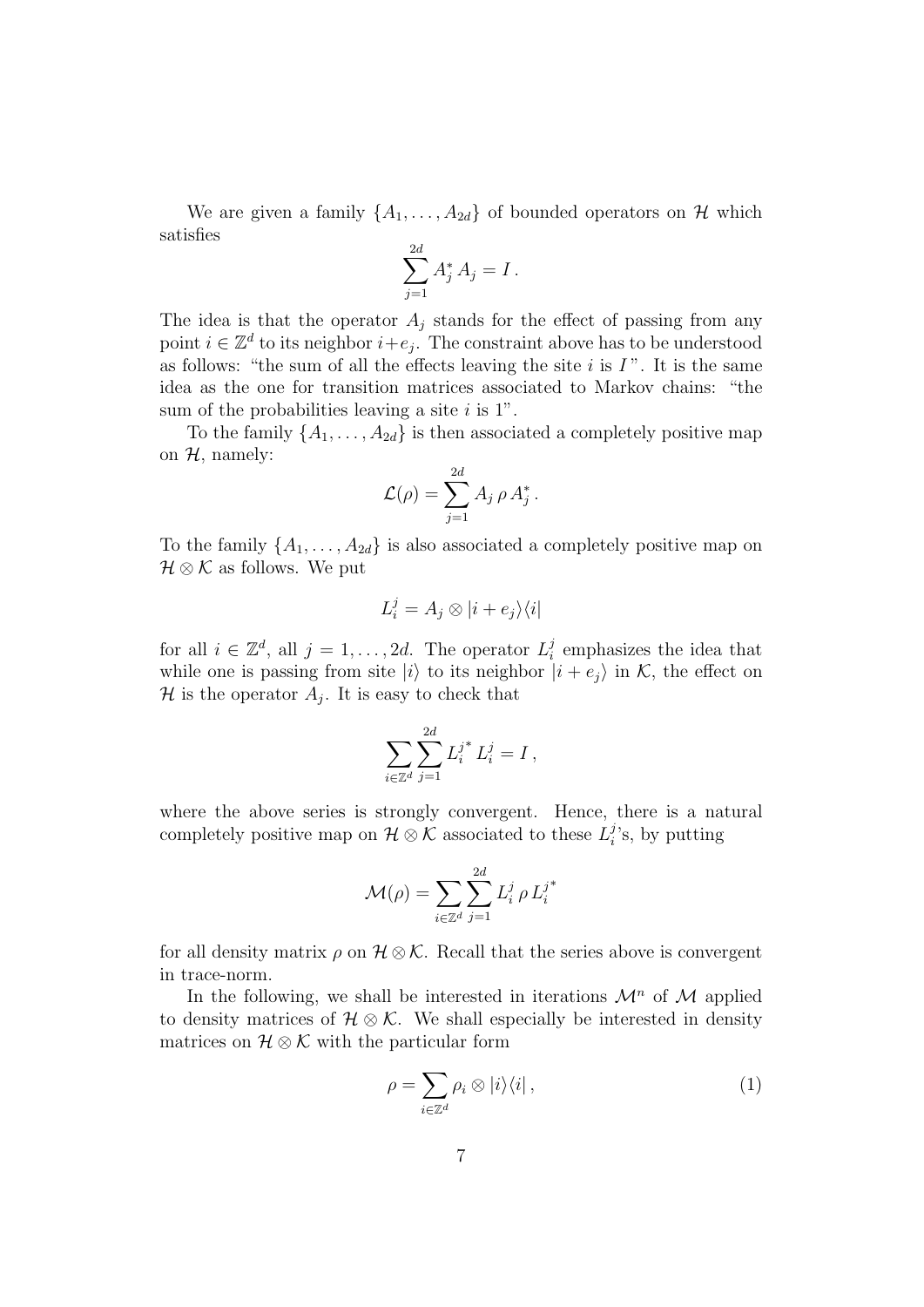where each  $\rho_i$  is not exactly a density matrix on  $\mathcal{H}$ : it is a positive (and trace-class operator) but its trace is not 1. Indeed the condition that  $\rho$  is a state aims to

$$
\sum_{i \in \mathbb{Z}^d} \text{Tr} \left( \rho_i \right) = 1 \,. \tag{2}
$$

The reason for such a specialization is that any application of  $\mathcal M$  to any density matrix  $\rho$  on  $\mathcal{H} \otimes \mathcal{K}$  leads to a state of the form (1). This form (1) then stays stable under the dynamics. Hence the dynamics only deals with states of the form (1).

If  $\rho$  is a state on  $\mathcal{H} \otimes \mathcal{K}$  of the form

$$
\rho = \sum_i \rho_i \otimes |i\rangle\langle i| \,,
$$

then a measurement of the "position" in  $K$ , that is, a measurement along the orthonormal basis  $(|i\rangle)_{i\in\mathcal{V}}$ , would give the value  $|i\rangle$  with probability

$$
p(i) = \text{Tr}(\rho_i).
$$

After applying the completely positive map M, the state of the system  $\mathcal{H}\otimes\mathcal{K}$ can be easily checked to be

$$
\mathcal{M}(\rho) = \sum_{i \in \mathbb{Z}^d} \left( \sum_{j=1}^{2d} A_j \, \rho_{i-e_j} \, A_j^* \right) \otimes |i\rangle\langle i| \,. \tag{3}
$$

Hence a measurement of the position in  $K$  would give that each site i is occupied with probability

$$
p'(i) = \sum_{j=1}^{2d} \text{Tr} \left( A_j \, \rho_{i-e_j} \, A_j^* \right) \,. \tag{4}
$$

And so on, by repeatedly applying  $M$  to the initial state, we obtain a sequence of probability measures on  $\mathbb{Z}^d$  which, in general, cannot be described in terms of a classical random walk. Indeed, the probability distribution at step  $n+1$  cannot be deduced from the probability distribution at step n, we need to know the whole states  $\rho_i^{(n)}$  $\binom{n}{i}$  and not only their traces Tr  $(\rho_i^{(n)})$  $\binom{n}{i}$ .

#### 3.2 Examples

Let us illustrate the setup above, with some examples.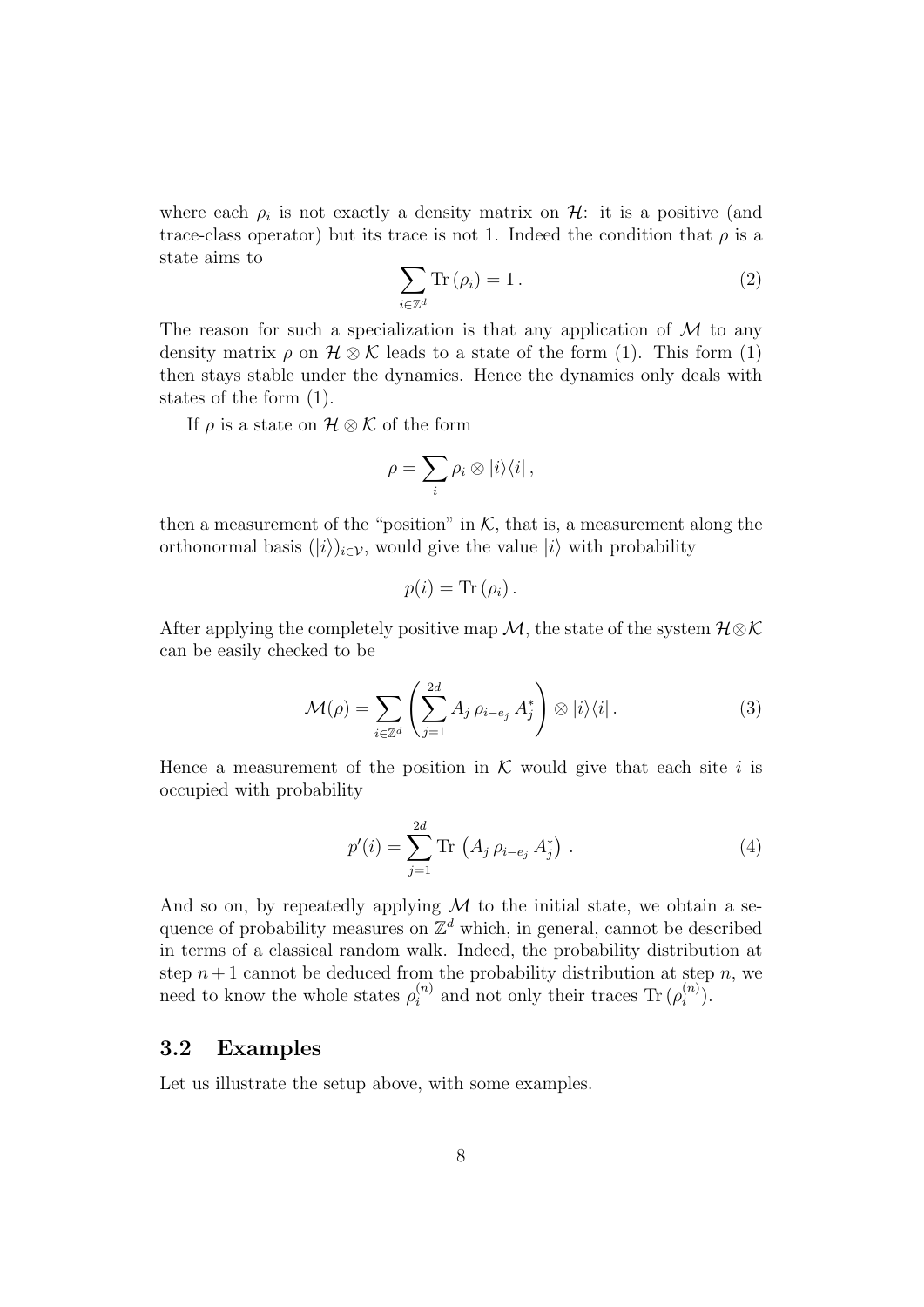In the case  $d = 1$ , we describe a quantum random walk on  $\mathbb Z$  with the help of only two bounded operators B and C on  $\mathcal{H}$ , satisfying

$$
B^*B + C^*C = I.
$$

The operator B stands for the jumps to the left (it corresponds to the operator  $A_2$  with the notations of previous subsection) and C stands for the jumps to the right (it corresponds to the operator  $A_1$ ).

Starting with an initial state  $\rho^{(0)} = \rho_0 \otimes |0\rangle\langle 0|$ , after one step we have the state

$$
\rho^{(1)} = B\rho_0 B^* \otimes | -1 \rangle \langle -1 | + C\rho_0 C^* \otimes | 1 \rangle \langle 1 |.
$$

The probability of presence in  $|-1\rangle$  is Tr  $(B\rho_0 B^*)$  and the probability of presence in  $|1\rangle$  is Tr  $(C\rho_0 C^*)$ .

After the second step, the state of the system is

$$
\rho^{(2)} = B^2 \rho_0 B^{2^*} \otimes | -2 \rangle \langle -2 | + C^2 \rho_0 C^{2^*} \otimes | 2 \rangle \langle 2 | +
$$
  
+  $(CB \rho_0 B^* C^* + BC \rho_0 C^* B^*) \otimes | 0 \rangle \langle 0 |.$ 

The associated probabilities for the presence in  $|-2\rangle$ ,  $|0\rangle$ ,  $|2\rangle$  are then

 $\text{Tr} (B^2 \rho_0 B^2^*$ ),  $\text{Tr}(CB\rho_0 B^* C^* + BC\rho_0 C^* B^*)$  and  $\text{Tr}(C^2 \rho_0 C^{2^*})$ ,

respectively.

One can iterate the above procedure and generate our open quantum random walk on  $\mathbb{Z}$ .

As further example, take

$$
B = \frac{1}{\sqrt{3}} \begin{pmatrix} 1 & 1 \\ 0 & 1 \end{pmatrix} \quad \text{and} \quad C = \frac{1}{\sqrt{3}} \begin{pmatrix} 1 & 0 \\ -1 & 1 \end{pmatrix}.
$$

The operators B and C do satisfy  $B^*B + C^*C = I$ . Let us consider the associated open quantum random walk on Z. Starting with the state

$$
\rho^{(0)} = \begin{pmatrix} 1 & 0 \\ 0 & 0 \end{pmatrix} \otimes |0\rangle\langle 0| ,
$$

we find the following probabilities for the 4 first steps:

$$
n = 0
$$
\n
$$
n = 0
$$
\n
$$
n = 1
$$
\n
$$
n = 2
$$
\n
$$
n = 3
$$
\n
$$
n = 4
$$
\n
$$
\frac{1}{3}
$$
\n
$$
\frac{1}{3}
$$
\n
$$
\frac{5}{27}
$$
\n
$$
\frac{10}{81}
$$
\n
$$
\frac{27}{81}
$$
\n
$$
\frac{27}{81}
$$
\n
$$
\frac{27}{81}
$$
\n
$$
\frac{27}{81}
$$
\n
$$
\frac{27}{81}
$$
\n
$$
\frac{27}{81}
$$
\n
$$
\frac{27}{81}
$$
\n
$$
\frac{27}{81}
$$
\n
$$
\frac{27}{81}
$$
\n
$$
\frac{26}{81}
$$
\n
$$
\frac{17}{81}
$$
\n
$$
\frac{17}{81}
$$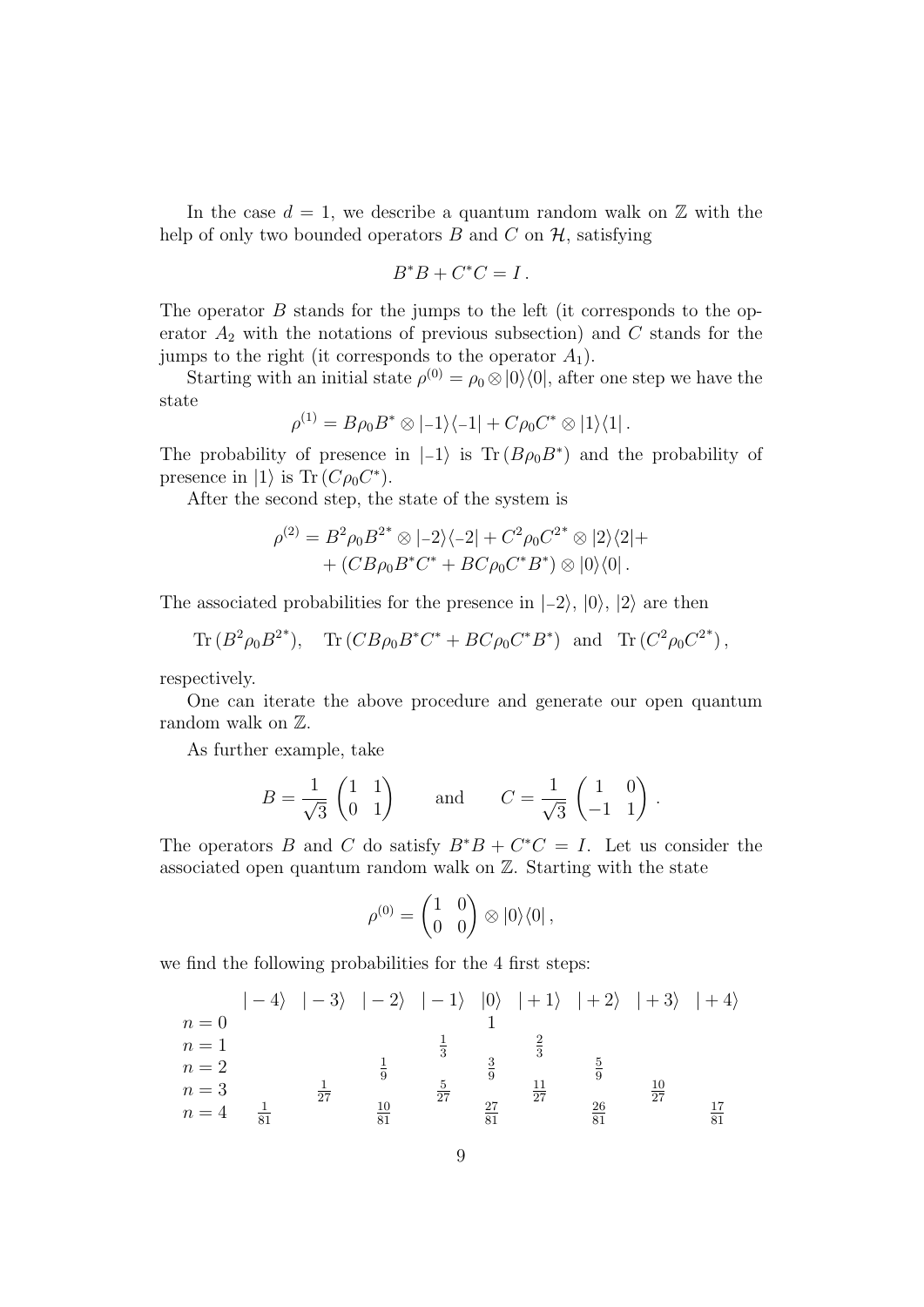The distribution obviously starts asymmetric, uncentered and rather wild. The interesting point is that, while keeping its quantum behavior time after time, simulations show up clearly a tendency to converge to a normal centered distribution. Figure 1 below shows the distribution obtained at times  $n = 4$ ,  $n = 8$  and  $n = 20$ .



Figure 1: An  $O.Q.R.W.$  on  $\mathbb Z$  which gives rise to a centered Gaussian at the limit, while starting clearly uncentered (at times  $n = 4$ ,  $n = 8$ ,  $n = 20$ )

A much more trivial example on  $\mathbb Z$  is obtained by taking

$$
B = \begin{pmatrix} 0 & \sqrt{p} \\ 0 & 0 \end{pmatrix} \quad \text{and} \quad C = \begin{pmatrix} 1 & 0 \\ 0 & \sqrt{1-p} \end{pmatrix},
$$

It is easy to compute the associated quantum trajectories and to show that they have the behavior of a random walk which goes straight to the right, with only one possible random jump to the left. This example will illustrate our Central Limit Theorem for the particular case where the Gaussian is degenerate.

It is easy to produce Open Quantum Random Walks on  $\mathbb{Z}^2$  by specifying 4 matrices  $N, W, S, E$  on  $\mathcal{H}$  which satisfy

$$
N^*N + W^*W + S^*S + E^*E = I.
$$
 (5)

Then, we ask the random walk to jump from any site to the four nearest neighbors, following  $N, W, S$  or  $E$ , respectively.

One can for example combine two 1-dimensional Open Quantum Random Walks by asking them to act on the different coordinate axis. For example, take

$$
N = \sqrt{\lambda} \frac{1}{\sqrt{3}} \begin{pmatrix} 1 & 1 \\ 0 & 1 \end{pmatrix} \quad \text{and} \quad S = \sqrt{\lambda} \frac{1}{\sqrt{3}} \begin{pmatrix} 1 & 0 \\ -1 & 1 \end{pmatrix}
$$

together with

$$
W = \sqrt{(1 - \lambda)} \begin{pmatrix} 0 & \alpha \\ 0 & \beta \end{pmatrix} \text{ and } E = \sqrt{(1 - \lambda)} \begin{pmatrix} 1 & 0 \\ 0 & \gamma \end{pmatrix},
$$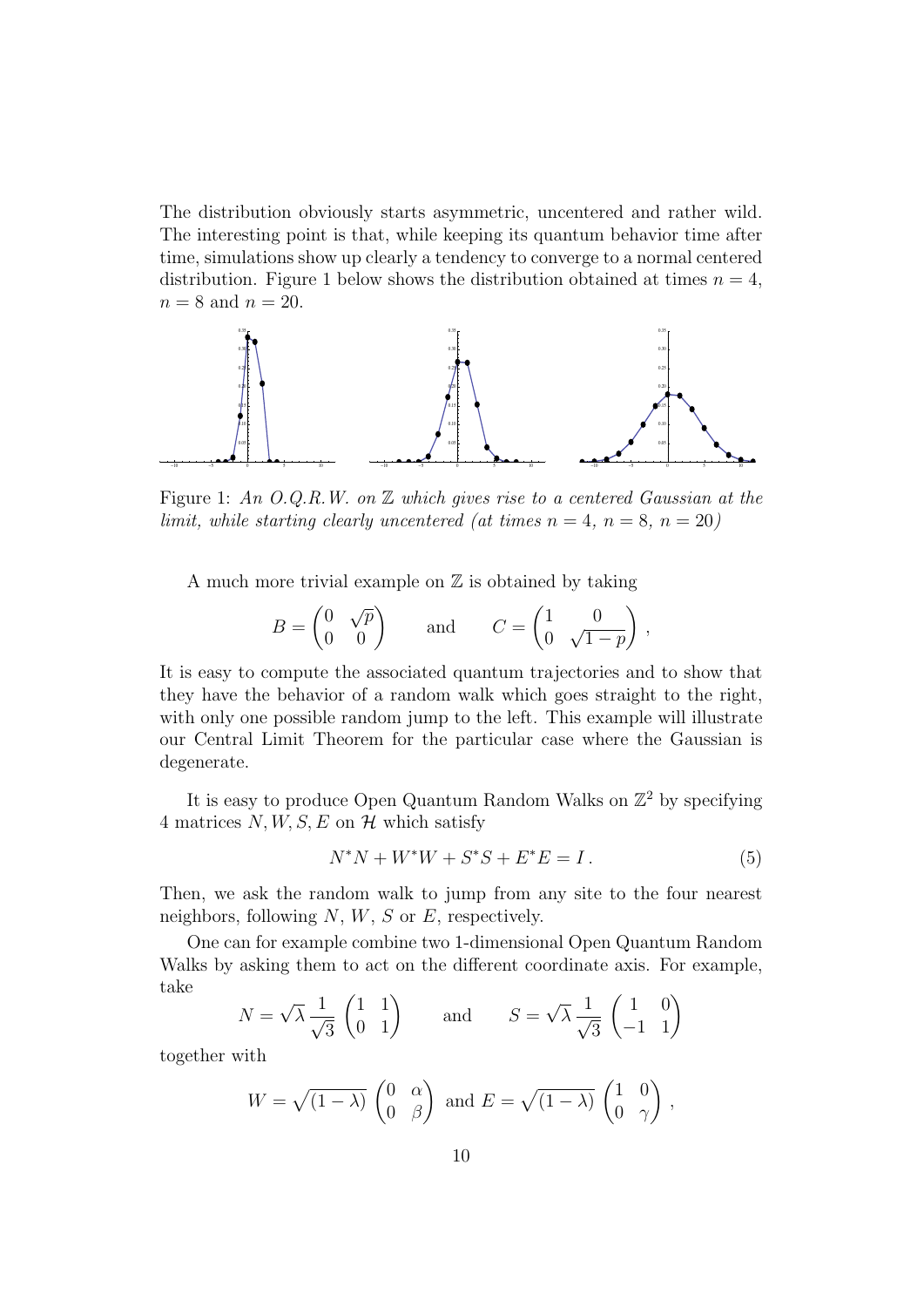with  $\alpha^2 + \beta^2 + \gamma^2 = 1$  and for some  $\lambda \in [0, 1]$ .

One can obtain behaviors with a single Gaussian, as in Figure 2, with  $\lambda = 3/4, \alpha = 1/4, \beta = 1/4.$ 



Figure 2: An O.Q.R.W. on  $\mathbb{Z}^2$  which exhibits a single Gaussian asymptotically (at time  $n = 50$ )

The aim of the theorems to come now are to prove such Central Limit Theorems and to identify the elements of the limiting Gaussian distribution.

### 4 Quantum Trajectories

#### 4.1 Simulation of O.Q.R.W.

Open Quantum Random Walks have the very nice property to admit a quantum trajectory approach, that is, a classical process simulating the evolution of the density matrix. This approach to Open Quantum Random Walks is the one that allows us to prove a central limit theorem. Let us explain here this approach.

Starting from any initial state  $\rho$  on  $\mathcal{H} \otimes \mathcal{K}$  we apply the mapping M and then a measurement of the position in  $K$ , following the axioms of Quantum Mechanics. We end up with a random result for the measurement and a reduction of the wave-packet gives rise to a random state on  $\mathcal{H} \otimes \mathcal{K}$  of the form

 $\rho_i \otimes |i\rangle\langle i|$ .

We then apply the procedure again: an action of the mapping  $\mathcal M$  and a measurement of the position in  $K$ . The following result is proved in [2].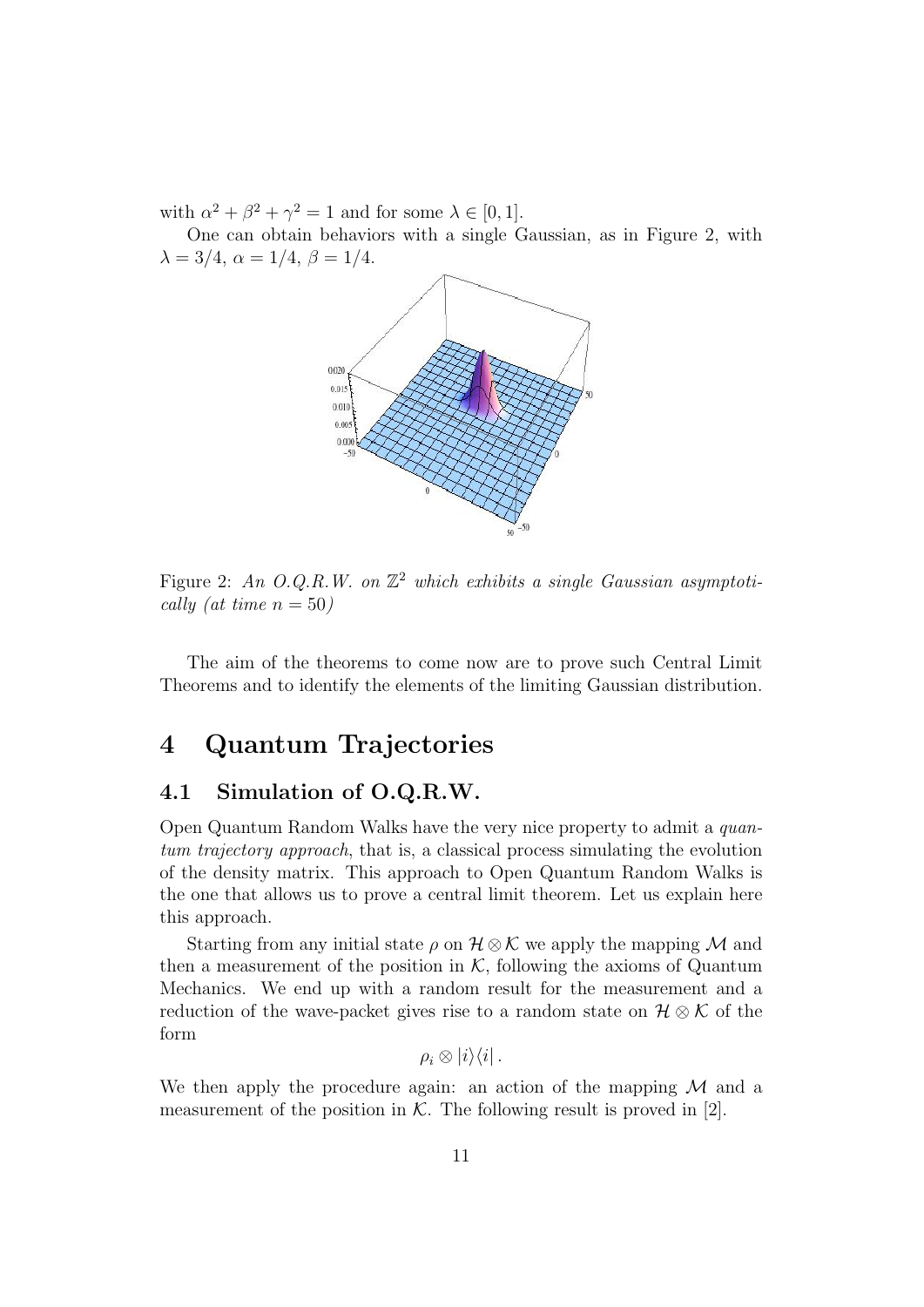**Theorem 4.1** By repeatedly applying the completely positive map  $\mathcal M$  and a measurement of the position on  $K$ , one obtains a sequence of random states on  $\mathcal{H} \otimes \mathcal{K}$ . This sequence is an homogenous Markov chain with law being described as follows. If the state of the chain at time n is  $\omega^{(n)} = \rho \otimes |i\rangle\langle i|$ , then at time  $n + 1$  it jumps to one of the values

$$
\omega^{(n+1)} = \frac{1}{p(j)} A_j \rho A_j^* \otimes |i + e_j\rangle\langle i + e_j|, \quad j = 1, ..., 2d,
$$

with probability

$$
p(j) = \text{Tr} (A_j \rho A_j^*) .
$$

This Markov chain  $(\omega^{(n)})$  is a simulation of the master equation driven by M, that is,

$$
\mathbb{E}\left[\omega^{(n+1)}\,|\,\omega^{(n)}\right]=\mathcal{M}(\omega^{(n)})\,.
$$

Furthermore, if the initial state is a pure state, then  $\omega^{(n)}$  stays valued in pure states and the Markov chain is described as follows. If the state of the chain at time n is the pure state  $|\varphi\rangle \otimes |i\rangle$ , then at time  $n+1$  it jumps to one of the values

$$
\frac{1}{\sqrt{p(j)}} A_j |\varphi\rangle \otimes |i + e_j\rangle, \quad i \in \mathcal{V},
$$

with probability

$$
p(j) = ||A_j||\varphi\rangle||^2.
$$

In a more usual probabilistic language, this means that we have a Markov chain  $(\rho_n, X_n)_{n \in \mathbb{N}}$  with values in  $\mathcal{E}(\mathcal{H}) \times \mathbb{Z}^d$  which is described as follows: from any position  $(\rho, X)$  one can only jump to one of the 2d different values

$$
\left(\frac{1}{p(j)}\,A_j\,\rho\,A_j^*\,,\,X+e_j\right)
$$

with probability

$$
p(j) = \text{Tr} (A_j \rho A_j^*) .
$$

What Theorem 4.1 says is that the law of the random variable  $X_n$  coincides with the distribution on  $\mathbb{Z}^d$  of our open quantum random walk at time n, when starting with the initial state  $\rho_0 \otimes |X_0\rangle \langle X_0|$ .

Theorem 4.1 also says that if the initial condition is in  $\mathcal{S}(\mathcal{H})\otimes\mathbb{Z}^d$  then the Markov chain always stays in  $\mathcal{S}(\mathcal{H})\otimes\mathbb{Z}^d$ .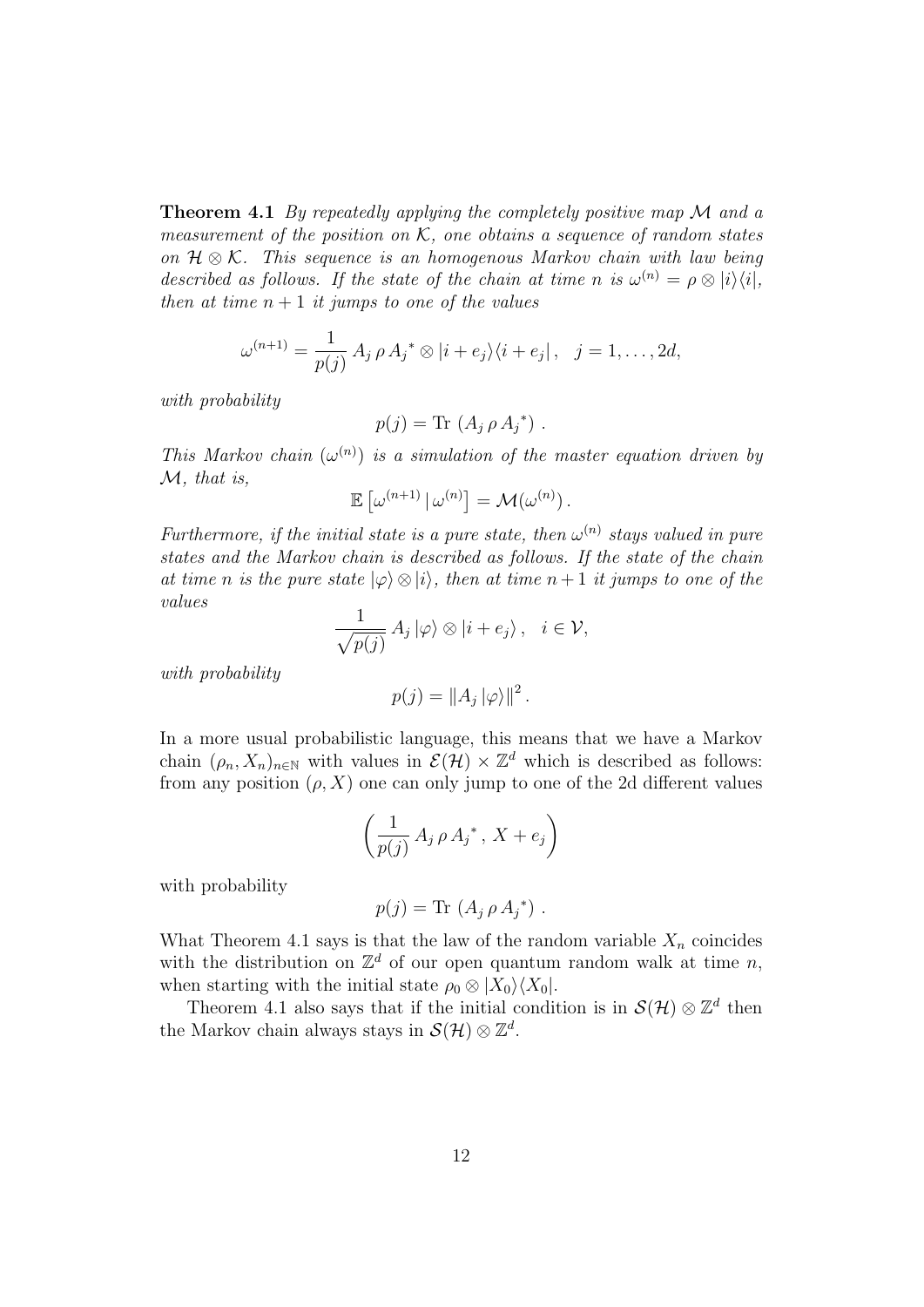#### 4.2 Ergodic Property

We now recall an ergodic theorem for quantum trajectories, as proved in [7], that we adapt to our context and notations. Recall the completely positive map on H associated to the operators  $A_1, \ldots, A_{2d}$ :

$$
\mathcal{L}(\rho) = \sum_{i=1}^{2d} A_i \rho A_i^*.
$$

**Theorem 4.2** If  $(\rho_n, X_n)$  is the Markov chain obtained by the quantum trajectory procedure as in Theorem 4.1 then the sequence

$$
\frac{1}{n}\sum_{i=1}^n \rho_i
$$

converges almost surely to a random variable  $\theta_{\infty}$  which is valued in the set of invariant states for  $\mathcal{L}$ .

In particular, if  $\mathcal L$  admits a unique invariant state  $\rho_{\infty}$ , then the above Cesaro mean converges almost surely to  $\rho_{\infty}$ .

### 5 The Central Limit Theorem

#### 5.1 The main Theorem

In this section we make the following hypothesis on  $\mathcal{L}$ :

(H1) :  $\mathcal L$  admits a unique invariant state  $\rho_{\infty}$ .

We start with some notations. We put

$$
m = \sum_{i=1}^{2d} \text{Tr}\left(A_i \rho_{\infty} A_i^*\right) e_i
$$

which is an element of  $\mathbb{R}^d$ .

In the following we shall denote by  $x \cdot y$  the usual scalar product on  $\mathbb{R}^d$ . We denote by  $m_i$ ,  $i = 1, \ldots d$ , the coordinates of m in  $\mathbb{R}^d$ , that is  $m_i = m \cdot e_i$ for  $i = 1, \ldots, d$ .

**Lemma 5.1** For every  $l \in \mathbb{R}^d$ , the equation

$$
(L - \mathcal{L}^*(L)) = \sum_{i=1}^{2d} A_i^* A_i (e_i \cdot l) - (m \cdot l) I
$$
 (6)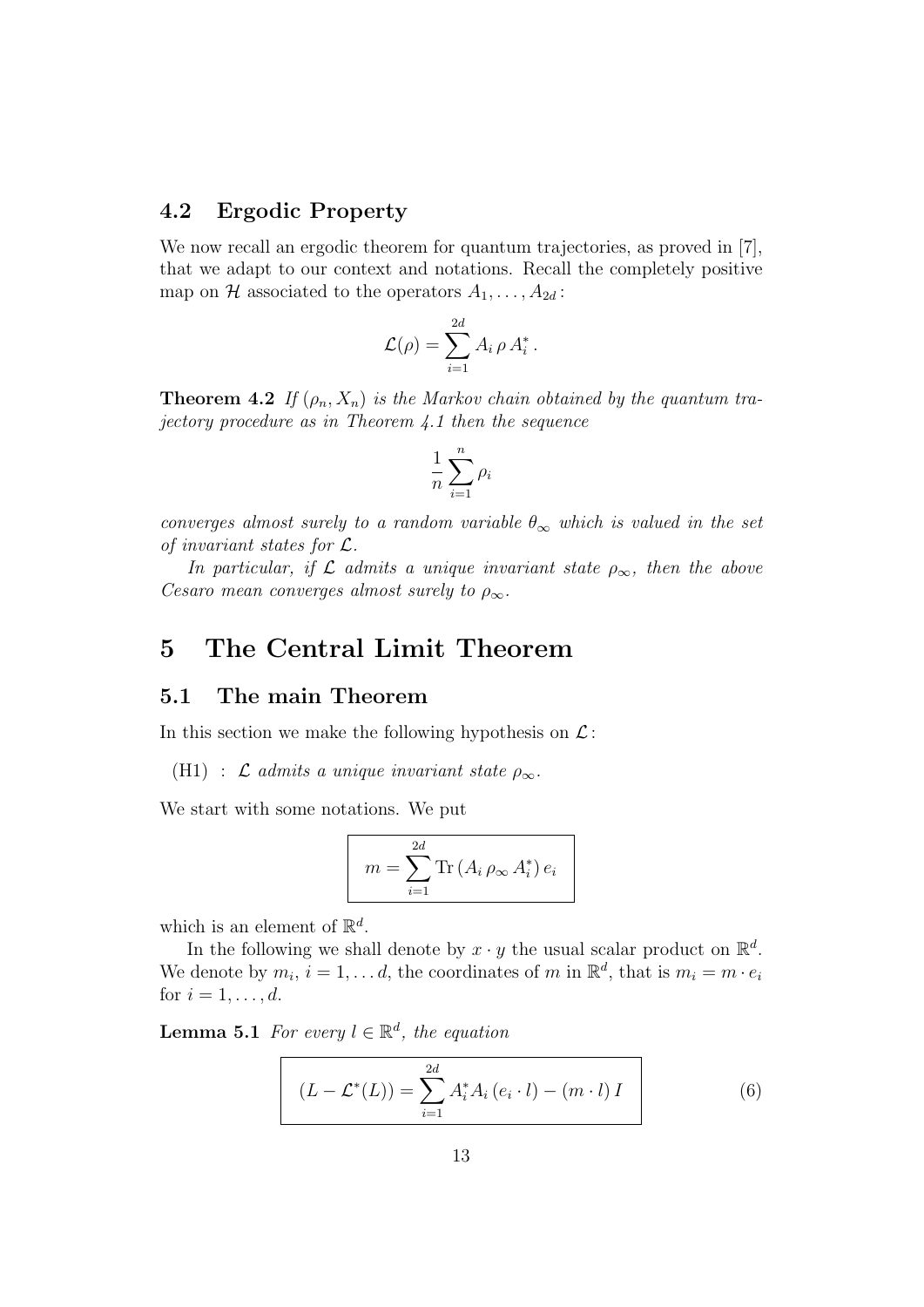admits a solution. The difference between any two solutions of (12) is a multiple of the identity.

**Proof** By definition of m we have, for every  $l \in \mathbb{R}^d$ 

$$
\sum_{i=1}^{2d} \text{Tr} \left( A_i \rho_{\infty} A_i^* \right) e_i \cdot l = m \cdot l \,,
$$

hence

$$
\operatorname{Tr}\left(\rho_{\infty}\left(\sum_{i=1}^{2d}A_i^*A_i\left(e_i\cdot l\right)-\left(m\cdot l\right)I\right)\right)=0.
$$

We have proved that  $\sum_{i=1}^{2d} A_i^* A_i (e_i \cdot l) - (m \cdot l) I$  belongs to  $\{\rho_\infty\}^{\perp}$ . But  $\{\rho_\infty\}^{\perp}$ is equal to Ker  $(I-\mathcal{L})^{\perp}$ , by Hypothesis (H1). Furthermore Ker  $(I-\mathcal{L})^{\perp}$  is equal to the range of  $I - \mathcal{L}^*$ . We have proved that  $\sum_{i=1}^{2d} A_i^* A_i (e_i \cdot l) - (m \cdot l) I$ belongs to the range of  $I - \mathcal{L}^*$ . This gives the announced existence.

If L' is any other solution of (12) then, putting  $H = L - L'$  gives

$$
H - \mathcal{L}^*(H) = 0.
$$

This is to say that H is an eigenvector of  $\mathcal{L}^*$  for the eigenvalue 1. By the hypothesis (H1), the eigenspace of  $\mathcal L$  for the eigenvalue 1 is of dimension 1. Hence the eigenspace of  $\mathcal{L}^*$  for the same eigenvalue is also 1-dimensional. As we have  $\mathcal{L}^*(I) = I$ , this means that all eigenvectors of  $\mathcal{L}^*$  for the eigenvalue 1 are multiple of the identity. Hence H is a multiple of the identity.  $\Box$ 

In the following we shall denote by  $L_l$  a solution of (12) associated to  $l \in \mathbb{R}^d$ . In the case where  $l = e_i$ , for some  $i = 1, \ldots, d$ , we denote  $L_l$  by  $L_i$ simply. In terms of the coordinates  $(l_i)$  of l, note that we have

$$
L_l = \sum_{i=1}^d l_i L_i.
$$

We can now formulate our main Central Limit Theorem.

**Theorem 5.2** Consider the stationary open quantum random walk on  $\mathbb{Z}^d$ associated to the operators  $\{A_1, \ldots, A_{2d}\}$ . We assume that the completely positive map

$$
\mathcal{L}(\rho) = \sum_{i=1}^{2d} A_i \, \rho \, A_i^*
$$

admits a unique invariant state  $\rho_{\infty}$ . Let  $(\rho_n, X_n)_{n\geq 0}$  be the quantum trajectory process associated to this open quantum random walk, then

$$
\lim_{n \to \infty} \frac{X_n}{n} = m, \quad a.s.
$$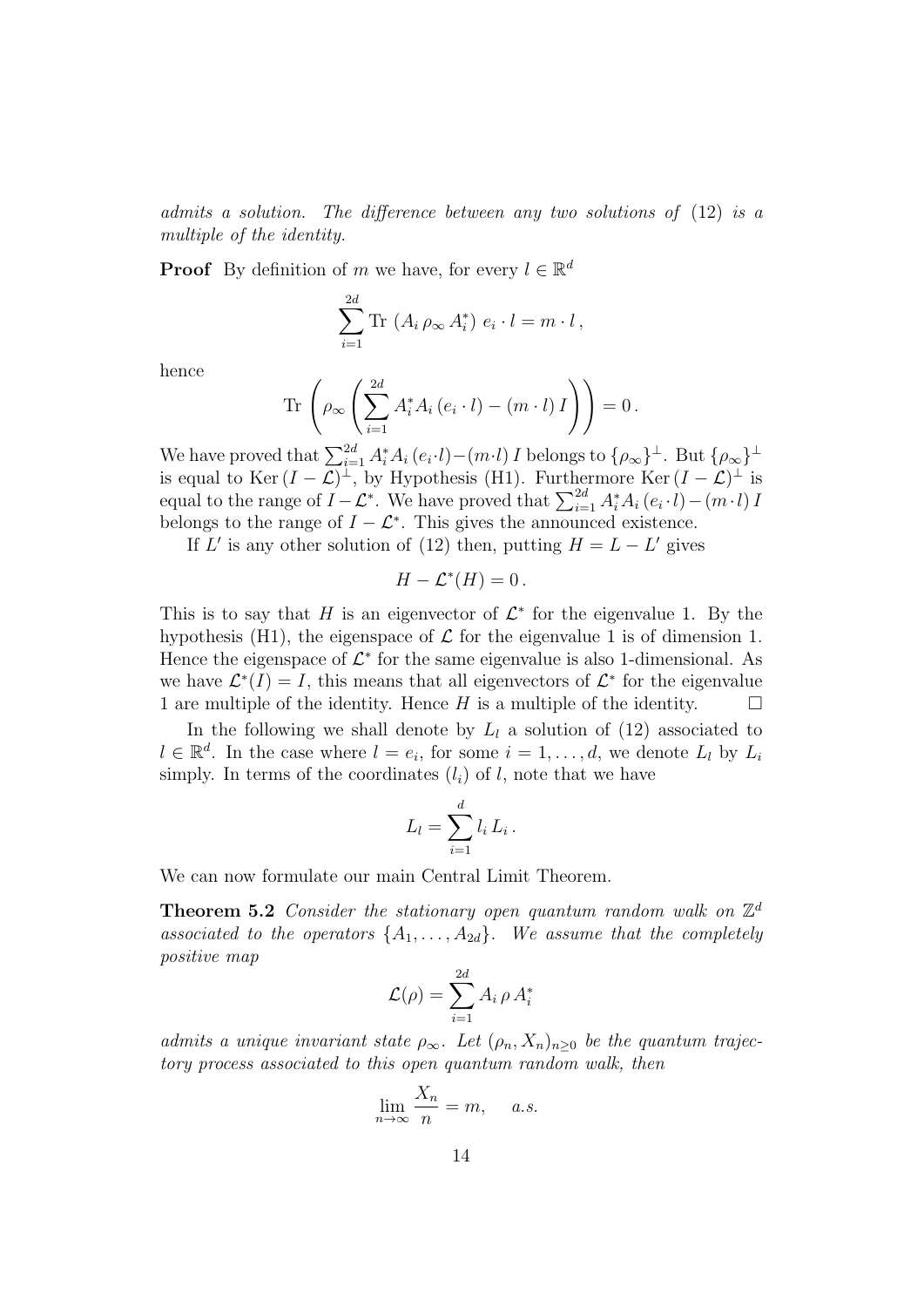$$
\frac{X_n - n\,m}{\sqrt{n}}
$$

converges in law to the Gaussian distribution  $\mathcal{N}(0, C)$  in  $\mathbb{R}^d$ , with covariance matrix

$$
C_{ij} = \delta_{ij} \left( \text{Tr} \left( A_i \rho_{\infty} A_i^* \right) + \text{Tr} \left( A_{i+d} \rho_{\infty} A_{i+d}^* \right) \right) - m_i m_j + + \left( \text{Tr} \left( A_i \rho_{\infty} A_i^* L_j \right) + \text{Tr} \left( A_j \rho_{\infty} A_j^* L_i \right) - \text{Tr} \left( A_{i+d} \rho_{\infty} A_{i+d}^* L_j \right) - \text{Tr} \left( A_{j+d} \rho_{\infty} A_{j+d}^* L_i \right) \right) - \left( m_i \text{Tr} \left( \rho_{\infty} L_j \right) + m_j \text{Tr} \left( \rho_{\infty} L_i \right) \right) .
$$

**Proof** Consider the Markov chain  $(\rho_n, X_n)_{n \in \mathbb{N}}$ , with values in  $\mathcal{E}(\mathcal{H}) \times \mathbb{Z}^d$ , associated to the quantum trajectories of M. We put  $\mathbb{N}^* = \mathbb{N} \setminus \{0\}$  and  $\Delta X_n = X_n - X_{n-1}$ , for all  $n \in \mathbb{N}^*$  and we consider the stochastic process  $(\rho_n, \Delta X_n)_{n \in \mathbb{N}^*}$  which is also a Markov chain, but with values in  $\mathcal{E}(\mathcal{H}) \times$  $\{e_1, \ldots, e_{2d}\}.$  Its transition probabilities are given by

$$
P\left[(\rho,e_i);(\rho',e_j)\right] = \begin{cases} \text{Tr}\,\left(A_j\,\rho\,A_j^*\right) & \text{if } \rho' = \frac{A_j\,\rho\,A_j^*}{\text{Tr}\,(A_j\,\rho\,A_j^*)},\\ 0 & \text{otherwise}, \end{cases}
$$

for all  $i, j \in \{1, ..., 2d\}$ .

We are given a fixed  $l \in \mathbb{R}^d$  and we wish to write a Central Limit Theorem for  $(X_n \cdot l)_{n \in \mathbb{N}}$ . Our first step is to find a solution to the so-called *Poisson* equation, that is, we wish to find a function f on  $\mathcal{E}(\mathcal{H}) \times \{e_1, \ldots, e_{2d}\}\$  such that

$$
(I - P)f(\rho, x) = x \cdot l - m \cdot l. \tag{7}
$$

**Lemma 5.3** A solution of  $(7)$  is given by

$$
f(\rho, x) = \text{Tr}(\rho L_l) + x \cdot l. \tag{8}
$$

Proof [of Lemma 5.3]

If we define  $f$  by

$$
f(\rho, x) = \text{Tr}(\rho L_l) + x \cdot l \,,
$$

and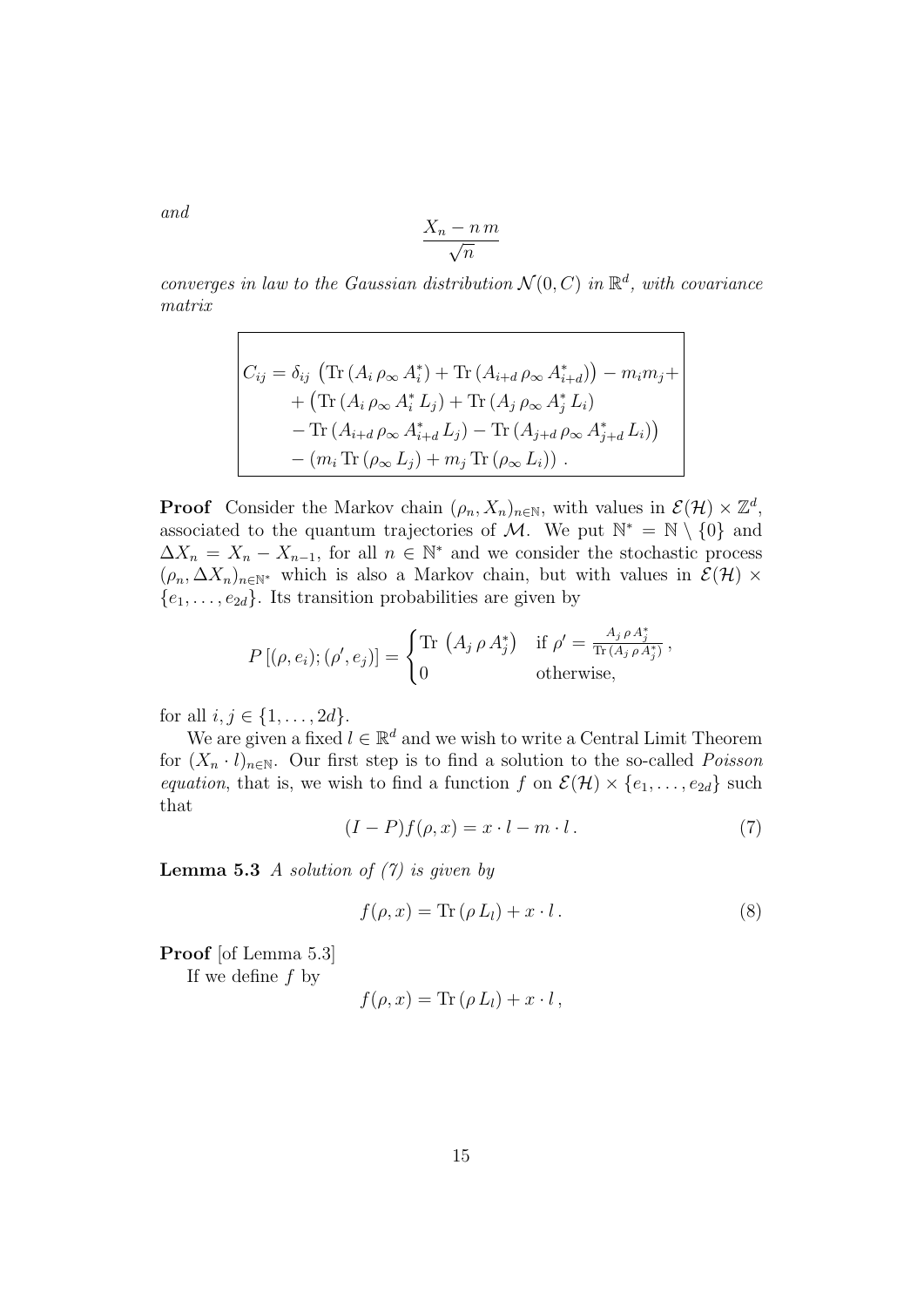we get

$$
(I - P)f(\rho, x) = \text{Tr}(\rho L_l) + x \cdot l - \left(\sum_{i=1}^{2d} \text{Tr}(A_i \rho A_i^* L_l) + \sum_{i=1}^{2d} \text{Tr}(A_i \rho A_i^*) e_i \cdot l\right)
$$

$$
= \text{Tr}\left(\rho \left((L_l - \mathcal{L}^*(L_l)) - \sum_{i=1}^{2d} A_i^* A_i e_i \cdot l\right)\right) + x \cdot l
$$

$$
= -m \cdot l + x \cdot l.
$$

That is, the function f is a solution of the Poisson equation.  $\Box$  [of Lemma] The second step of the proof consists in carrying the problem of our central limit theorem to a central limit theorem for a martingale.

With the help of the Poisson equation, we have

$$
X_n \cdot l - n(m \cdot l) = X_0 \cdot l + \sum_{k=1}^n ((X_k - X_{k-1}) - m) \cdot l
$$
  
=  $X_0 \cdot l + \sum_{k=1}^n (I - P) f(\rho_k, \Delta X_k)$   
=  $X_0 \cdot l + \sum_{k=2}^n (f(\rho_k, \Delta X_k) - P f(\rho_{k-1}, \Delta X_{k-1}))$   
+  $f(\rho_1, \Delta X_1) - P f(\rho_n, \Delta X_n)$ .

We put

$$
M_n = \sum_{k=2}^n f(\rho_k, \Delta X_k) - Pf(\rho_{k-1}, \Delta X_{k-1}).
$$

Clearly  $(M_n)_{n\geq 2}$  is a centered martingale, with respect to the filtration  $(\mathcal{F}_n)_{n\geq 2}$ , where  $\mathcal{F}_n = \sigma\{(\rho_k, X_k); k \leq n\}$ . Indeed,

$$
\mathbb{E}\left[\Delta M_n \,|\, \mathcal{F}_{n-1}\right] = \mathbb{E}\left[f(\rho_n, \Delta X_n) \,|\, (\rho_{n-1}, \Delta X_{n-1})\right] - Pf(\rho_{n-1}, \Delta X_{n-1}) = 0
$$

from the definition of P. We put

$$
R_n = X_0 \cdot l + f(\rho_1, \Delta X_1) - Pf(\rho_n, \Delta X_n).
$$

We claim that  $(|R_n|)_{n\in\mathbb{N}^*}$  is bounded. Indeed, by Equations (7) and (8) we have

$$
Pf(\rho_n, \Delta X_n) = \text{Tr}(\rho_n L_l) + m \cdot l
$$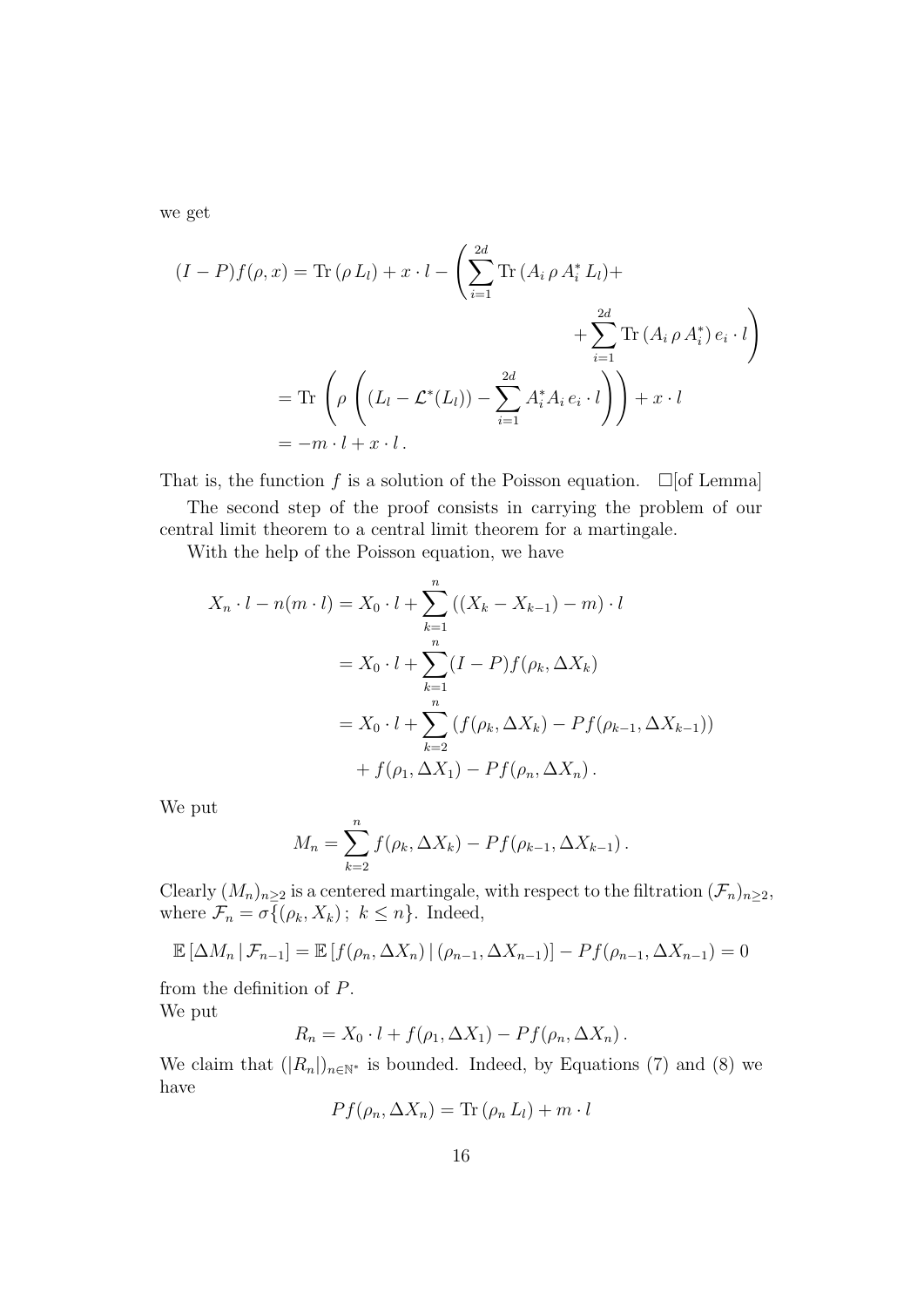and  $|\text{Tr}(\rho_n L_l)|$  is bounded independently of n by

$$
\|\rho_n\|_1 \|L_l\|_{\infty} = \|L_l\|_{\infty} .
$$

This means that the term  $R_n$  has no contribution to the law of large number or to the central limit theorem. It is thus sufficient to obtain a law of large number and a central limit theorem for the martingale  $(M_n)_{n\in\mathbb{N}^*}$ . We recall the form of the Central Limit Theorem for martingales that we shall use here.

Theorem 5.4 (cf [3], Theorem 3.2 and Corollary 3.1) Let  $(M_n)_{n\in\mathbb{N}}$  be a centered, square integrable, real martingale for the filtration  $(\mathcal{F}_n)_{n\in\mathbb{N}}$ . If, for all  $\varepsilon > 0$ , we have the following convergences in probability:

$$
\lim_{n \to +\infty} \frac{1}{n} \sum_{k=1}^{n} \mathbb{E} \left[ (\Delta M_k)^2 \, 1_{|\Delta M_k| \ge \varepsilon \sqrt{n}} \, | \, \mathcal{F}_{k-1} \right] = 0 \tag{9}
$$

and

$$
\lim_{n \to +\infty} \frac{1}{n} \sum_{k=1}^{n} \mathbb{E}\left[ (\Delta M_k)^2 \, | \, \mathcal{F}_{k-1} \right] = \sigma^2 \tag{10}
$$

for some  $\sigma \geq 0$ , then  $M_n/$  $\sqrt{n}$  converges in distribution to a  $\mathcal{N}(0, \sigma^2)$  distribution.

As a third step of our proof we shall prove that  $(M_n)_{n>2}$  satisfies the property (9). We have

$$
\Delta M_k = f(\rho_k, \Delta X_k) - Pf(\rho_{k-1}, \Delta X_{k-1})
$$
  
= Tr  $(\rho_k L_l) + \Delta X_k \cdot l - m \cdot l - Tr(\rho_{k-1} \cdot L_l).$ 

In particular  $\Delta M_k$  is bounded independently of k for

$$
|\Delta M_k| \leq \|\rho_k\|_1 \|L_l\|_{\infty} + \|\Delta X_k\| \|l\| + \|m\| \|l\| + \|\rho_{k-1}\|_1 \|L_l\|_{\infty}
$$
  
\n
$$
\leq 2 \|L_l\|_{\infty} + \|l\| + \|m\| \|l\|.
$$
\n(11)

Concerning the law of large number, since  $M_n$  has bounded increments it implies that  $M_n/n \to 0$  a.s. by Azuma's inequality and Borel Cantelli lemma. This implies the law of large numbers for  $(X_n)$  since  $|R_n|$  is bounded.

Remark now that the condition (9) is then obviously satisfied as  $1\!\!1_{|\Delta M_k|\geq \varepsilon\sqrt{n}}$ vanishes for  $n$  large enough.

The fourth step of the proof consists in computing the quantity

$$
\mathbb{E}\left[ (\Delta M_k)^2 \,|\, \mathcal{F}_{k-1} \right] \,,
$$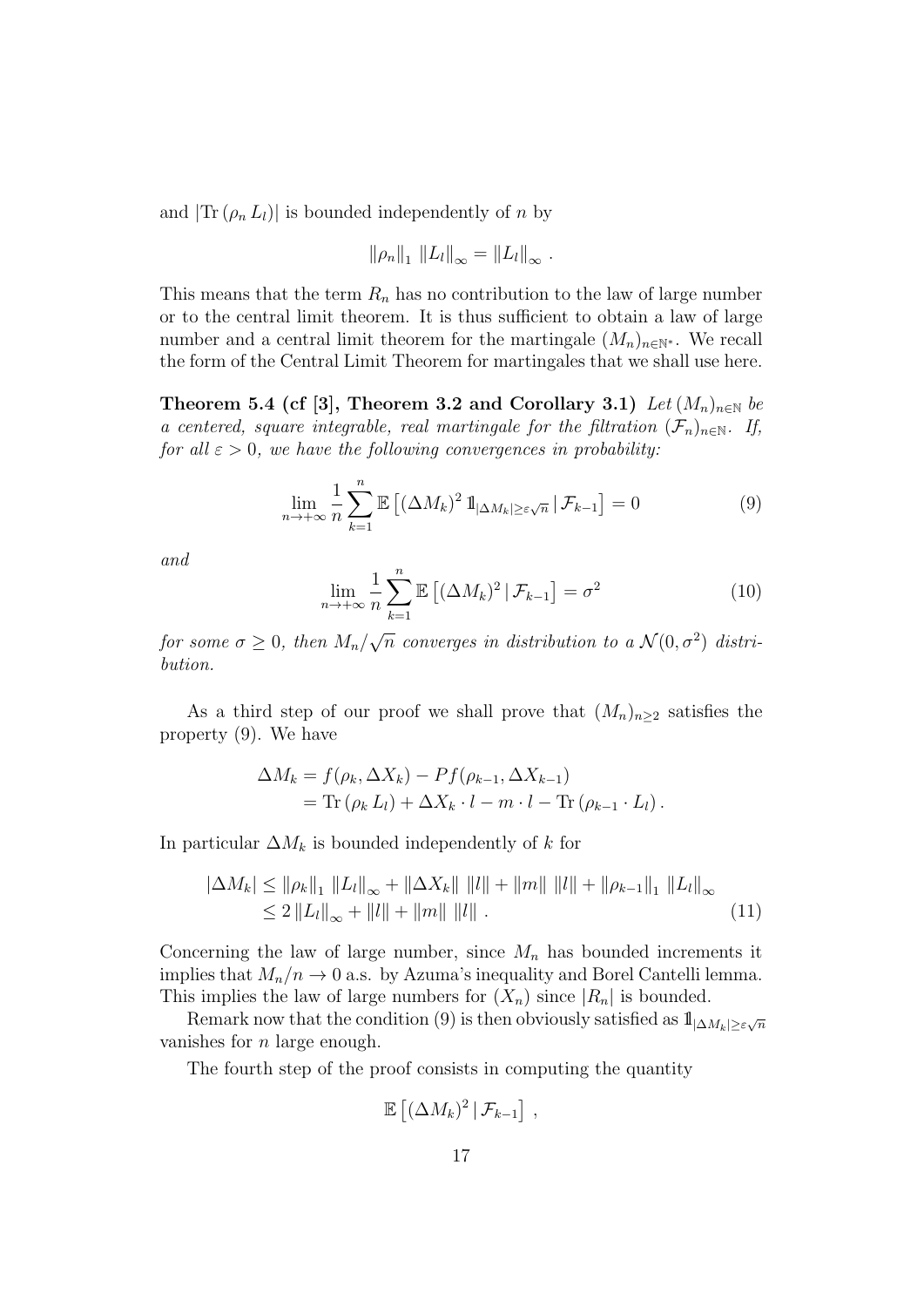in order to verify that Condition (10) is satisfied. We have

$$
\Delta M_k = \text{Tr}(\rho_k L_l) - \text{Tr}(\rho_{k-1} L_l) + (\Delta X_k - m) \cdot l
$$

so that

$$
(\Delta M_k)^2 = \text{Tr} (\rho_k L_l)^2 - \text{Tr} (\rho_{k-1} L_l)^2
$$
  
- 2 \text{Tr} (\rho\_{k-1} L\_l) [\text{Tr} (\rho\_k L\_l) - \text{Tr} (\rho\_{k-1} L\_l) + (\Delta X\_k - m) \cdot l]  
+ (\Delta X\_k \cdot l - m \cdot l)^2 + 2 \text{Tr} (\rho\_k L\_l) (\Delta X\_k \cdot l - m \cdot l).

We denote by  $T_1$ ,  $T_2$  and  $T_3$ , respectively, the three lines appearing in the right hand side above. The term  $\mathbb{E}[T_1 | \mathcal{F}_{k-1}]$  is equal to

$$
\mathbb{E}[\text{Tr}(\rho_k L_l)^2 | \mathcal{F}_{k-1}] - \text{Tr}(\rho_k L_l)^2 + \text{Tr}(\rho_k L_l)^2 - \text{Tr}(\rho_{k-1} L_l)^2.
$$

The term  $\mathbb{E}[\text{Tr}(\rho_k L_l)^2 | \mathcal{F}_{k-1}] - \text{Tr}(\rho_k L_l)^2$  is the increment of a martingale  $(Y_n)$  and it is bounded independently of k (using the same kind of estimates as for  $|R_n|$  above). Hence  $Y_n/n$  converges almost surely to 0.

The term Tr  $(\rho_k L_l)^2 - \text{Tr}(\rho_{k-1} L_l)^2$ , when summed up to n gives Tr  $(\rho_n L_l)^2 -$ Tr  $(\rho_1 L_l)^2$  and hence converges to 0 when divided by n.

The term  $\mathbb{E}[T_2 | \mathcal{F}_{k-1}]$  clearly vanishes for it makes appearing the conditional expectation of the increment of the martingale  $(M_n)$ .

We finally compute  $\mathbb{E}[T_3 \mid \mathcal{F}_{k-1}]$ . We get

$$
\mathbb{E}[T_3 | \mathcal{F}_{k-1}] = \mathbb{E}\left[ (\Delta X_k \cdot l)^2 - 2(m \cdot l)(\Delta X_k \cdot l) + (m \cdot l)^2 + 2 \operatorname{Tr}(\rho_k L_l) (\Delta X_k \cdot l - m \cdot l) | \mathcal{F}_{k-1} \right]
$$
  
\n
$$
= \sum_{i=1}^{2d} \operatorname{Tr} (A_i \rho_{k-1} A_i^*) \left[ (e_i \cdot l)^2 - 2(m \cdot l)(e_i \cdot l) \right] + 2 \sum_{i=1}^{2d} \operatorname{Tr} (A_i \rho_{k-1} A_i^* L_l) (e_i \cdot l - m \cdot l) + (m \cdot l)^2
$$
  
\n
$$
= \operatorname{Tr} \left( \rho_{k-1} \left( \sum_{i=1}^{2d} A_i^* A_i (e_i \cdot l - m \cdot l)^2 + 2 A_i^* L_l A_i (e_i \cdot l - m \cdot l) \right) \right).
$$

We put

$$
\Gamma_l = \sum_{i=1}^{2d} A_i^* A_i (e_i \cdot l - m \cdot l)^2 + 2 A_i^* L_l A_i (e_i \cdot l - m \cdot l).
$$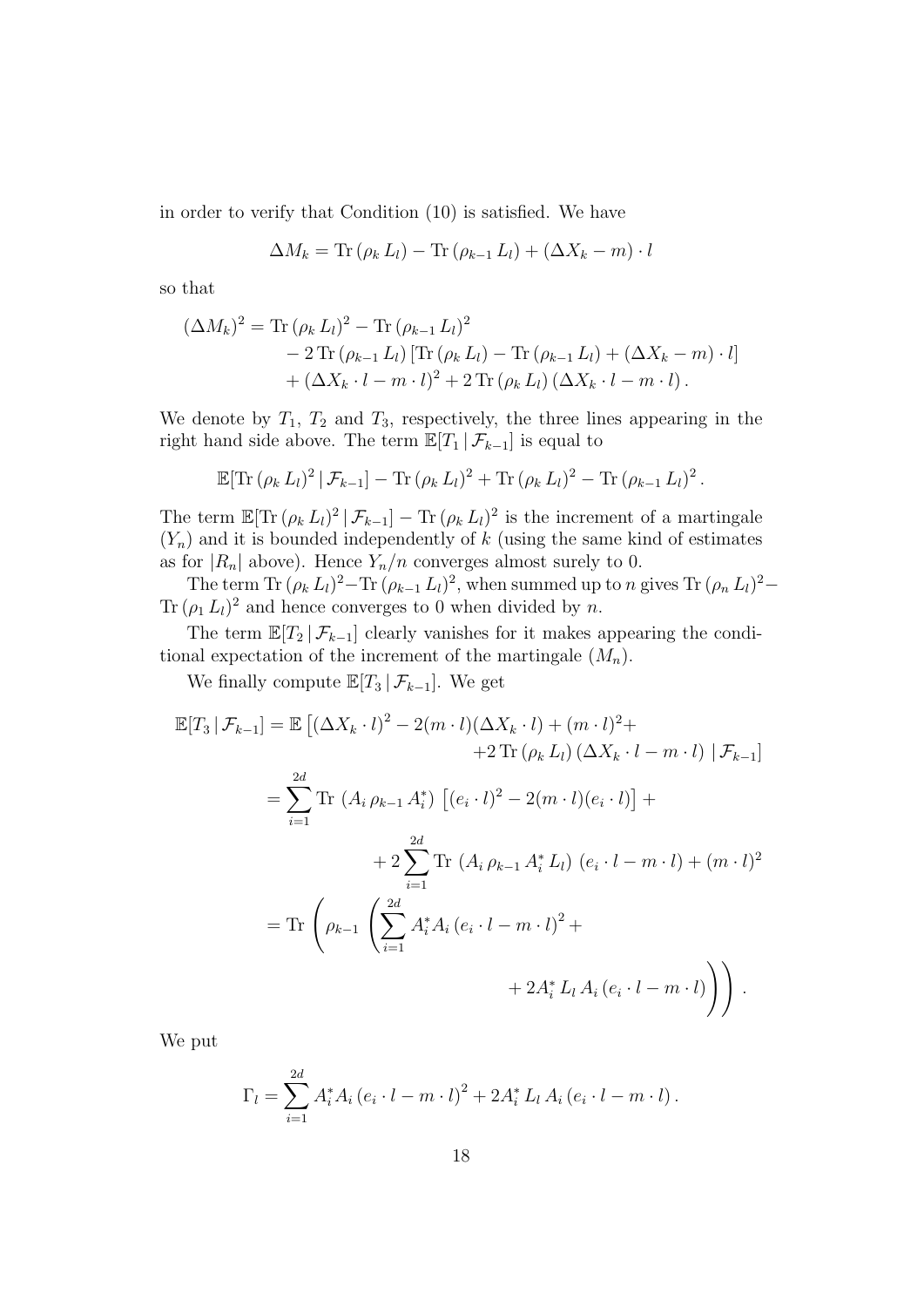Putting everything together, by the fact that  $Y_n/n$  converges to 0 and by the Ergodic Theorem 4.2, we get that

$$
\frac{1}{n}\sum_{k=3}^{n} \mathbb{E}\left[\left(\Delta M_{k}\right)^{2} | \mathcal{F}_{k-1}\right]
$$

converges almost surely to

$$
\sigma_l^2 = \text{Tr} \left( \rho_\infty \, \Gamma_l \right).
$$

The fifth and last step of the proof consists in rewriting the variance  $\sigma_l^2$ in order to make the covariance matrix  $C$  appearing. We have

$$
\Gamma_l = \sum_{i=1}^{2d} A_i^* A_i (e_i \cdot l - m \cdot l)^2 + 2 \sum_{i=1}^{2d} A_i^* L_l A_i (e_i \cdot l - m \cdot l)
$$
  
= 
$$
\sum_{i=1}^{2d} A_i^* A_i (e_i \cdot l)^2 - 2(m \cdot l) \sum_{i=1}^{2d} A_i^* A_i (e_i \cdot l) + (m \cdot l)^2 +
$$
  
+ 
$$
2 \sum_{i=1}^{2d} A_i^* L_l A_i (e_i \cdot l) - 2(m \cdot l) \mathcal{L}^* (L_l).
$$

Hence, this gives

$$
\begin{split} \text{Tr}\left(\rho_{\infty}\,\Gamma_{l}\right) &= \sum_{i=1}^{2d} \text{Tr}\,(A_{i}\,\rho_{\infty}\,A_{i}^{*})(e_{i}\cdot l)^{2} - 2(m\cdot l)^{2} + (m\cdot l)^{2} + \\ &+ 2\sum_{i=1}^{2d} \text{Tr}\,(A_{i}\,\rho_{\infty}\,A_{i}^{*}\,L_{l})(e_{i}\cdot l) - 2(m\cdot l)\,\text{Tr}\,(\mathcal{L}(\rho_{\infty})\,L_{l}) \\ &= -(m\cdot l)^{2} + \sum_{i=1}^{2d} \text{Tr}\,(A_{i}\,\rho_{\infty}\,A_{i}^{*})(e_{i}\cdot l)^{2} + 2\sum_{i=1}^{2d} \text{Tr}\,(A_{i}\,\rho_{\infty}\,A_{i}^{*}\,L_{l})(e_{i}\cdot l) \\ &- 2(m\cdot l)\,\text{Tr}\,(\rho_{\infty}\,L_{l}) \,. \end{split}
$$

This gives

$$
\sigma_l^2 = -\sum_{i,j=1}^d m_i m_j l_i l_j + \sum_{i=1}^d l_i^2 \left( \text{Tr} \left( A_i \rho_\infty A_i^* \right) + \text{Tr} \left( A_{i+d} \rho_\infty A_{i+d}^* \right) \right) +
$$
  
+ 
$$
2 \sum_{i,j=1}^d l_i l_j \left( \text{Tr} \left( A_i \rho_\infty A_i^* L_j \right) - \text{Tr} \left( A_{i+d} \rho_\infty A_{i+d}^* L_j \right) \right)
$$
  
- 
$$
2 \sum_{i,j=1}^d l_i l_j m_i \text{Tr} \left( \rho_\infty L_j \right).
$$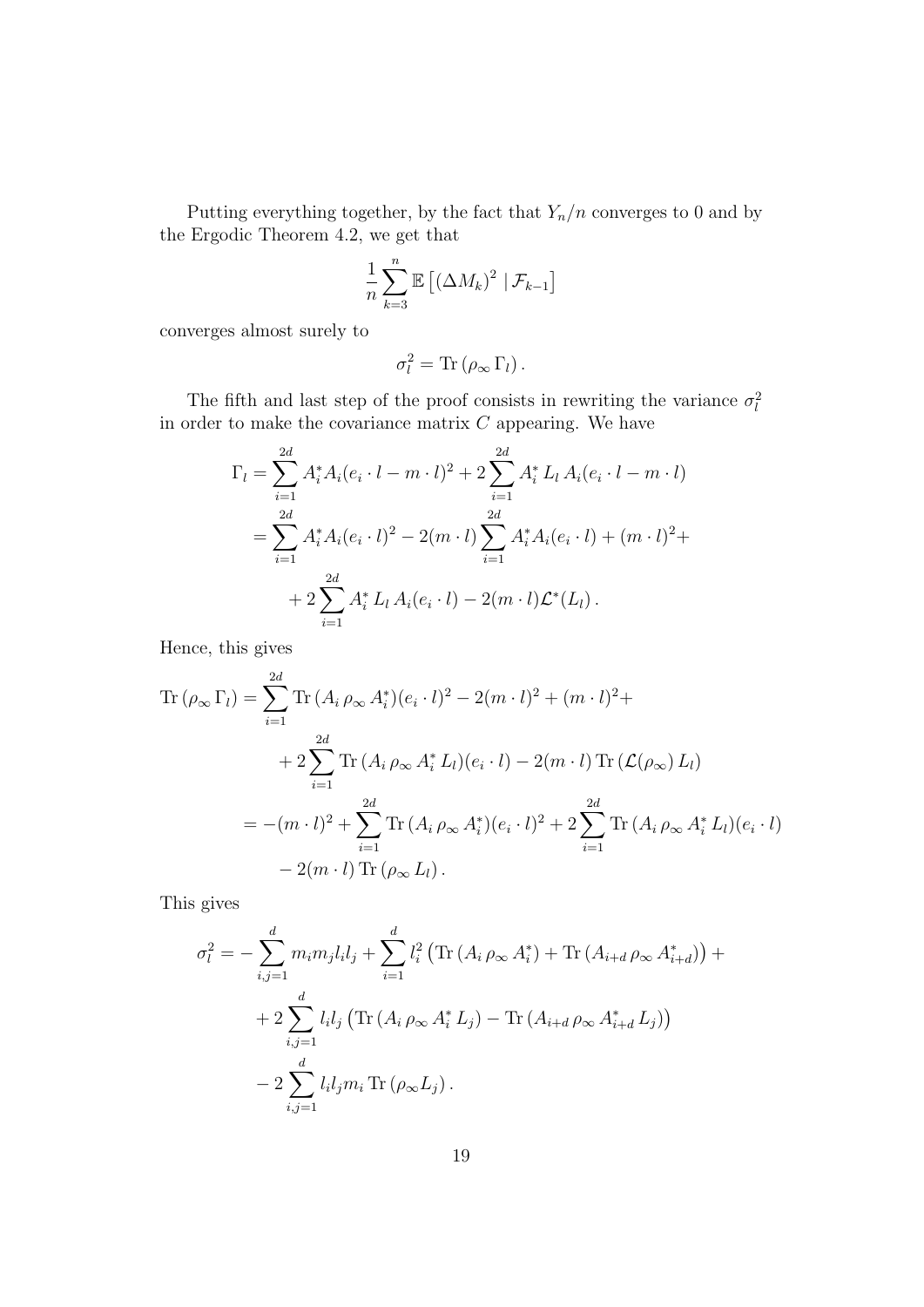This proves that

$$
\sigma_l^2 = \sum_{i,j=1}^d l_i l_j C_{ij},
$$

where the matrix  $\sigma$  is the one given in the theorem statement. The central limit theorem is proved.

 $\Box$ 

Note that here appears a key point in our proof: all the quadratic terms in  $\rho_k$  disappear in the limit; this is crucial for otherwise it would have been impossible to handle them without information on the invariant measure of the Markov chain  $(\rho_n)$ .

#### 5.2 The one dimensional case

The one dimensional case is a useful one, we make simpler in this case the formulas we have obtained above.

In the case where the dimension is  $d = 1$ , there are only two jump operators  $A_1$  and  $A_2$ , which satisfy

$$
A_1^* A_1 + A_2^* A_2 = I.
$$

We have

$$
m = \text{Tr} (A_1 \rho_\infty A_1^*) - \text{Tr} (A_2 \rho_\infty A_2^*) .
$$

In dimension 1 there is only one operator  $L_i$ , the operator  $L_1$ , which we denote here by L simply and which is solution of

$$
L - \mathcal{L}^*(L) = A_1^* A_1 - A_2^* A_2 - mI = 2A_1^* A_1 - (1+m)I.
$$

Finally, following the theorem above, we have

$$
m=1-2\,\mathrm{Tr}\,(A_2\,\rho_\infty\,A_2^*)
$$

and

$$
\sigma^2 = \text{Tr} (A_1 \rho_\infty A_1^* + A_2 \rho_\infty A_2^*) - m^2 +
$$
  
+ 2 \text{Tr} [(A\_1 \rho\_\infty A\_1^\* - A\_2 \rho\_\infty A\_2^\*) L] - 2m \text{Tr} (\rho\_\infty L)  
= 1 - m^2 - 2m \text{Tr} (\rho\_\infty L) + 2 \text{Tr} [(A\_1 \rho\_\infty A\_1^\* - A\_2 \rho\_\infty A\_2^\*) L]  
= 1 - m^2 - 2m \text{Tr} (\rho\_\infty L) + 2 \text{Tr} (\rho\_\infty L) - 4 \text{Tr} [(A\_2 \rho\_\infty A\_2^\*) L]  
= 1 - m^2 + 2(1 - m) \text{Tr} (\rho\_\infty L) - 4 \text{Tr} [\rho\_\infty A\_2^\* L A\_2]  
= 1 - m^2 + 4 (\text{Tr} (A\_2 \rho\_\infty A\_2^\*) \text{Tr} (\rho\_\infty L) - \text{Tr} (\rho\_\infty A\_2^\* L A\_2)),

or equivalently

$$
\sigma^{2} = 1 - m^{2} + 4 \left( \text{Tr} \left( \rho_{\infty} A_{1}^{*} L A_{1} \right) - \text{Tr} \left( A_{1} \rho_{\infty} A_{1}^{*} \right) \text{Tr} \left( \rho_{\infty} L \right) \right).
$$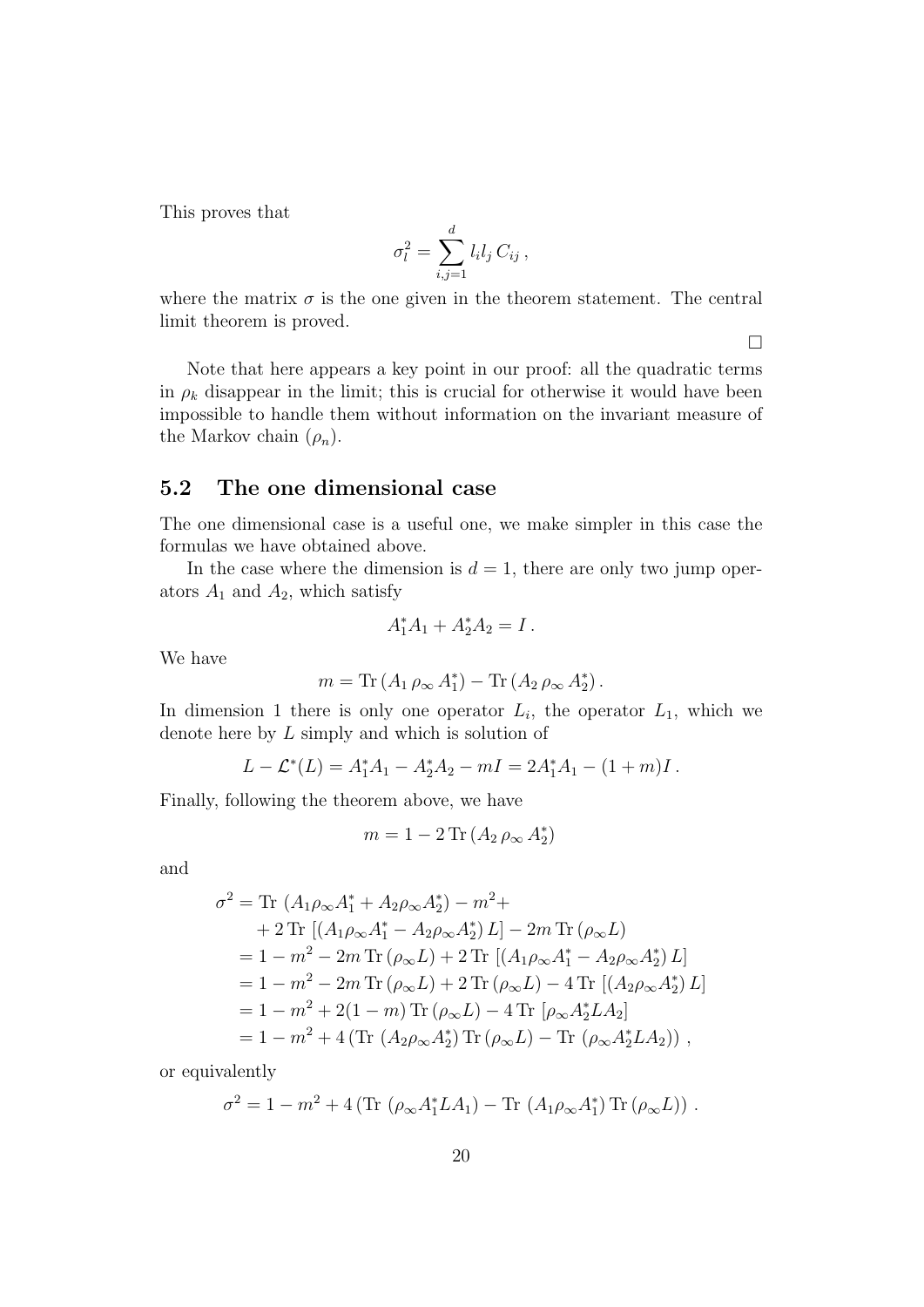#### 5.3 Examples

We shall now explore several examples in order to illustrate our Central Limit Theorem. Let us first start with two examples on Z. The example

$$
B = \frac{1}{\sqrt{3}} \begin{pmatrix} 1 & 1 \\ 0 & 1 \end{pmatrix} \quad \text{and} \quad C = \frac{1}{\sqrt{3}} \begin{pmatrix} 1 & 0 \\ -1 & 1 \end{pmatrix}
$$

that we mentioned earlier falls in the scope of our theorem for it admits a unique invariant state

$$
\rho_\infty=\frac{1}{2}I\,.
$$

In particular we have

$$
m = \text{Tr}(C \rho_{\infty} C^*) - \text{Tr}(B \rho_{\infty} B^*) = 0.
$$

We recover here that the limit Gaussian distribution is centered, as was observed in the simulations above.

The operator  $L$ , given by Lemma 5.1 is

$$
L = \frac{1}{3} \begin{pmatrix} -5 & 1 \\ 1 & 0 \end{pmatrix} + \lambda I.
$$

This gives

$$
\sigma^2 = \frac{8}{9}.
$$

Let us compute the case of our trivial example on  $\mathbb Z$  obtained by taking

$$
B = \begin{pmatrix} 0 & \sqrt{p} \\ 0 & 0 \end{pmatrix} \quad \text{and} \quad C = \begin{pmatrix} 1 & 0 \\ 0 & \sqrt{1-p} \end{pmatrix}.
$$

In that case the unique invariant state is

$$
\rho_{\infty} = \begin{pmatrix} 1 & 0 \\ 0 & 0 \end{pmatrix} .
$$

We find  $m = 1$  in that case, which is compatible with the behavior we described for this example.

The operator  $L$  in this case is

$$
L = \begin{pmatrix} -2 & 0 \\ 0 & 0 \end{pmatrix} + \lambda I \, .
$$

This gives  $\sigma^2 = 0$ . We recover that the asymptotic behavior of this open quantum random walk is degenerate, with drift  $+1$ .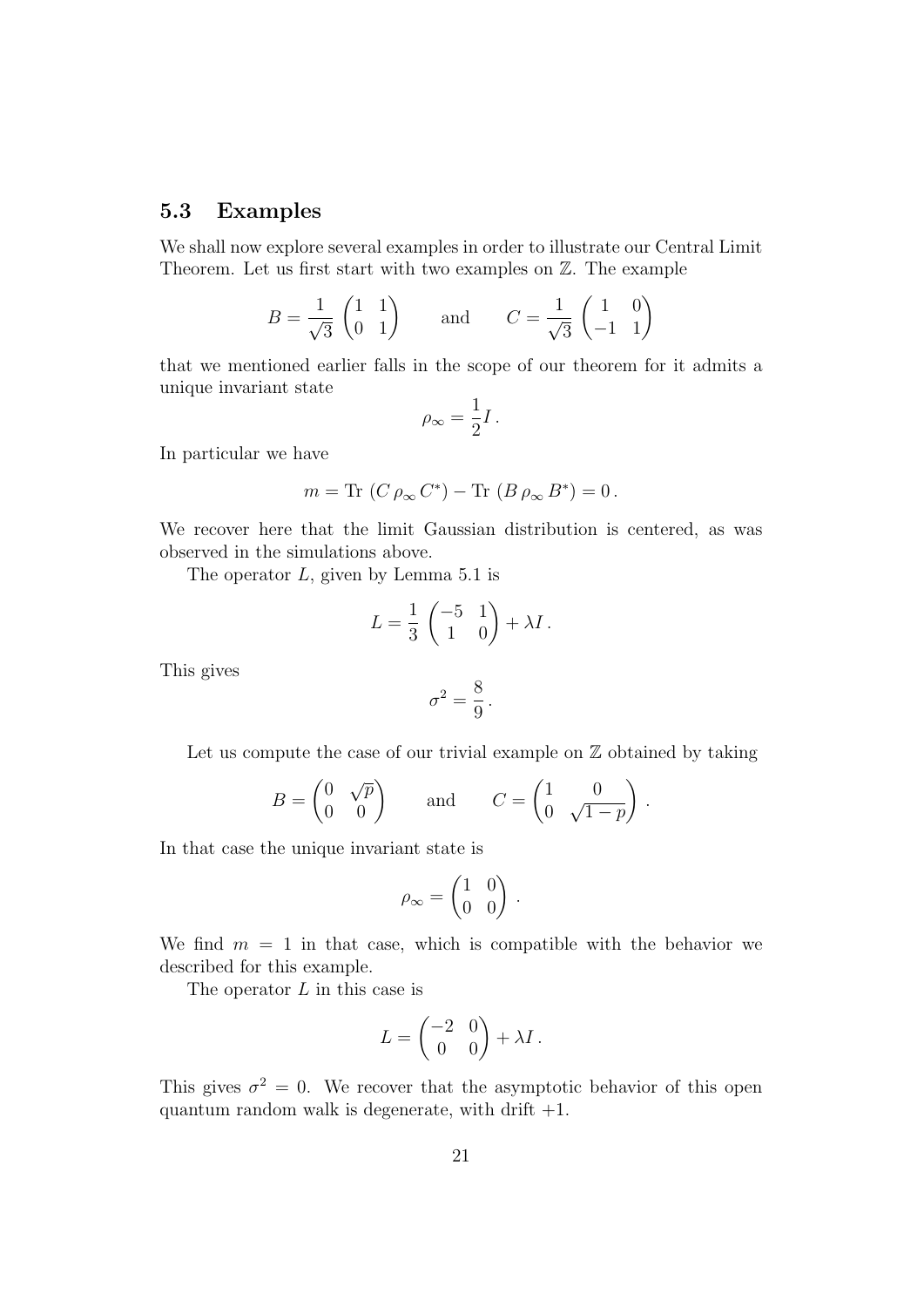Let us end up this illustration with the 2-dimensional example mentioned in Subsection 3.2:

$$
N = \frac{1}{2} \begin{pmatrix} 1 & 1 \\ 0 & 1 \end{pmatrix}, S = \frac{1}{2} \begin{pmatrix} 1 & 0 \\ -1 & 1 \end{pmatrix}, W = \frac{1}{8} \begin{pmatrix} 0 & 1 \\ 0 & 1 \end{pmatrix}, E = \frac{1}{4} \begin{pmatrix} 1 & 0 \\ 0 & \sqrt{\frac{7}{2}} \end{pmatrix}.
$$

We find a unique invariant state

$$
\rho_{\infty} = \frac{1}{33} \begin{pmatrix} 17 & 0 \\ 0 & 16 \end{pmatrix}.
$$

The average is

$$
m = \left(\frac{29}{132}, \frac{-1}{132}\right).
$$

The two solutions of Equation (12) are then

$$
L_1 = \begin{pmatrix} 0 & \frac{68(16+\sqrt{14})}{3993} \\ \frac{68(16+\sqrt{14})}{3993} & \frac{8(756+17\sqrt{14})}{3993} \end{pmatrix}, \quad L_2 = \begin{pmatrix} 0 & \frac{8(16+\sqrt{14})}{3993} \\ \frac{8(16+\sqrt{14})}{3993} & \frac{4(-57+4\sqrt{14})}{3993} \end{pmatrix}.
$$

and we find the following covariance matrix

$$
C = \begin{pmatrix} 0.675 & 0.008 \\ 0.008 & 0.211 \end{pmatrix},
$$

approximately .

## 6 Application to Quantum Measurement Records

In this section we leave for a while the setup of Open Quantum random Walks in order to show that our Central Limit Theorem actually applies to a wider situation: the recording of successive measurements in quantum trajectories.

### 6.1 Quantum Trajectory Setup

The setup we shall present here is the one of recording quantum trajectories in discrete time, we actually speak of repeated measurements. This setup of Repeated Quantum Measurements, based on the Repeated Quantum Interaction scheme developed in [1], has been introduced and studied mathematically in [9] and [10]; it corresponds to actual important physical experiments such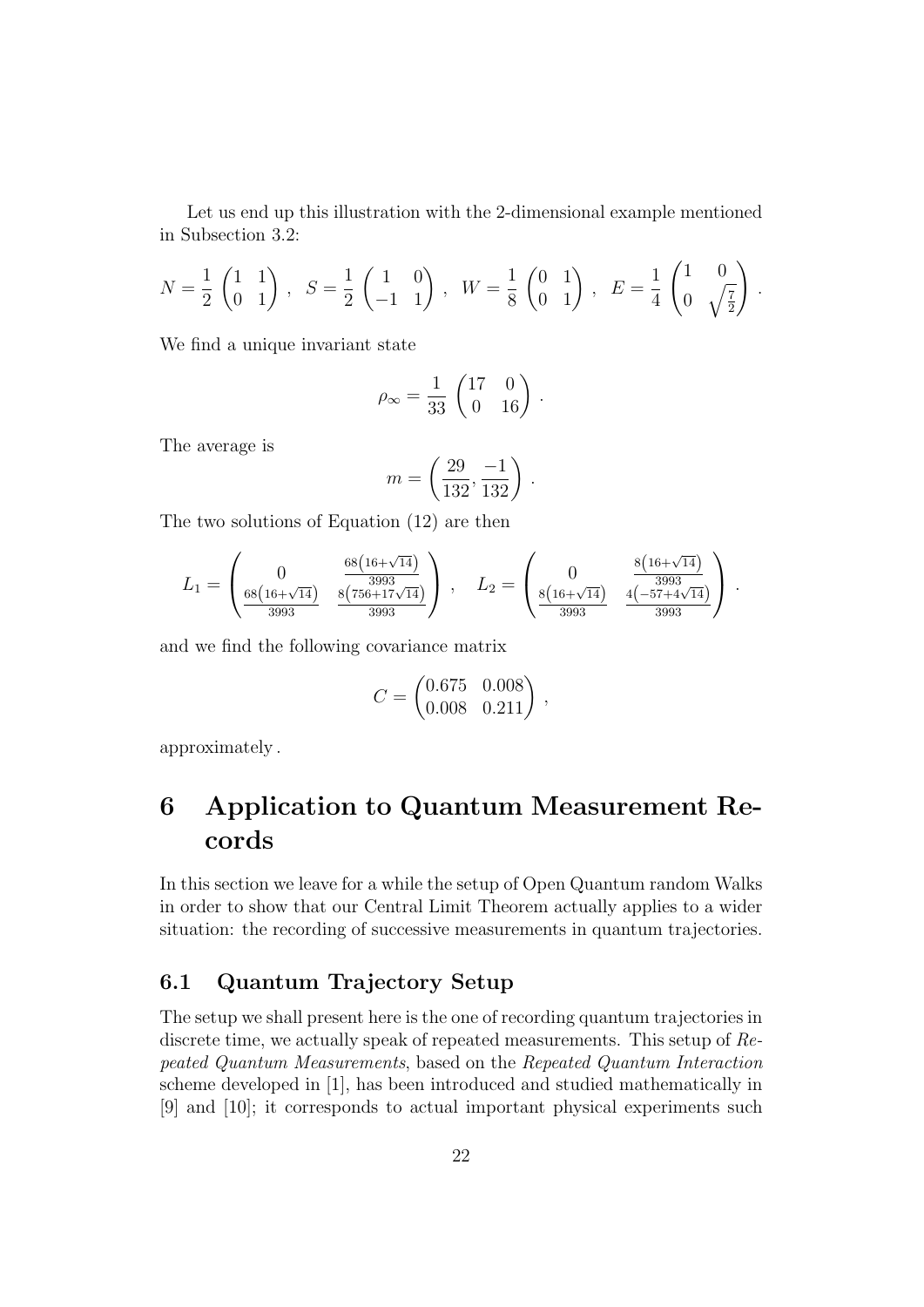as the ones performed by S. Haroche's team on the indirect observation of photons in a cavity  $([4], [5])$ .

Very quickly resumed, the setup is the following. A quantum system  $\mathcal{H}_S$ is performing an interaction with a quantum environment which has the form of a chain of identical copies of a quantum system  $K$ , that is,

$$
\mathcal{H}_E=\bigotimes_{n\in\mathbb{N}^*}\mathcal{K}\,.
$$

The dynamics in between  $\mathcal{H}_S$  and  $\mathcal{H}_E$  is obtained as follows. The small system  $\mathcal{H}_S$  interacts with the first copy K of the chain during an interval [0, h] of time and following some Hamiltonian  $H_{\text{tot}}$  on  $\mathcal{H}_{S} \otimes \mathcal{K}$ . That is, the two systems evolve together following the unitary operator

$$
U = e^{-ihH_{\text{tot}}}\,.
$$

After this first interaction, the small system  $\mathcal{H}_S$  stops interacting with the first copy and starts an interaction with the second copy which was left unchanged until then. This second interaction follows the same unitary operator U. And so on, the small system  $\mathcal{H}_0$  interacts repeatedly with the elements of the chain one after the other, following the same unitary evolution U.

We are given an orthonormal basis  $\{e_1, \ldots, e_n\}$  of K. Assume that the initial state in K before the interaction is  $|e_1\rangle\langle e_1|$ , and the initial state of  $\mathcal{H}_S$ is  $\rho$ . The whole state after interaction is

$$
U(\rho\otimes|e_1\rangle\langle e_1|)U^*.
$$

The quantum channel on  $\mathcal H$  associated to that evolution is then given by

$$
\mathcal{L}(\rho) = \text{Tr}_{\mathcal{K}} \left( U \left( \rho \otimes |e_1\rangle \langle e_1| \right) U^* \right) = \sum_{i=1}^n M_i \, \rho \, M_i^*,
$$

where the  $M_i$ 's are given by  $M_i = U_i^1$ , the coefficients of the first column of U seen as a block matrix in the basis  $\{e_1, \ldots, e_n\}$  of K.

In particular notice that this setup is as general as possible, for any given quantum channel  $\mathcal{L}(\rho) = \sum_{i=1}^n M_i \rho M_i^*$  on  $\mathcal{H}$  could be obtained this way, by choosing a unitary U with prescribed first column.

Now performing a measurement of any observable  $X$  of  $K$  which is diagonal with respect to the basis  $\{e_1, \ldots, e_n\}$  gives rise to n different possible values, obtained with respective probability

$$
p_i = \text{Tr} (M_i \rho M_i^*) .
$$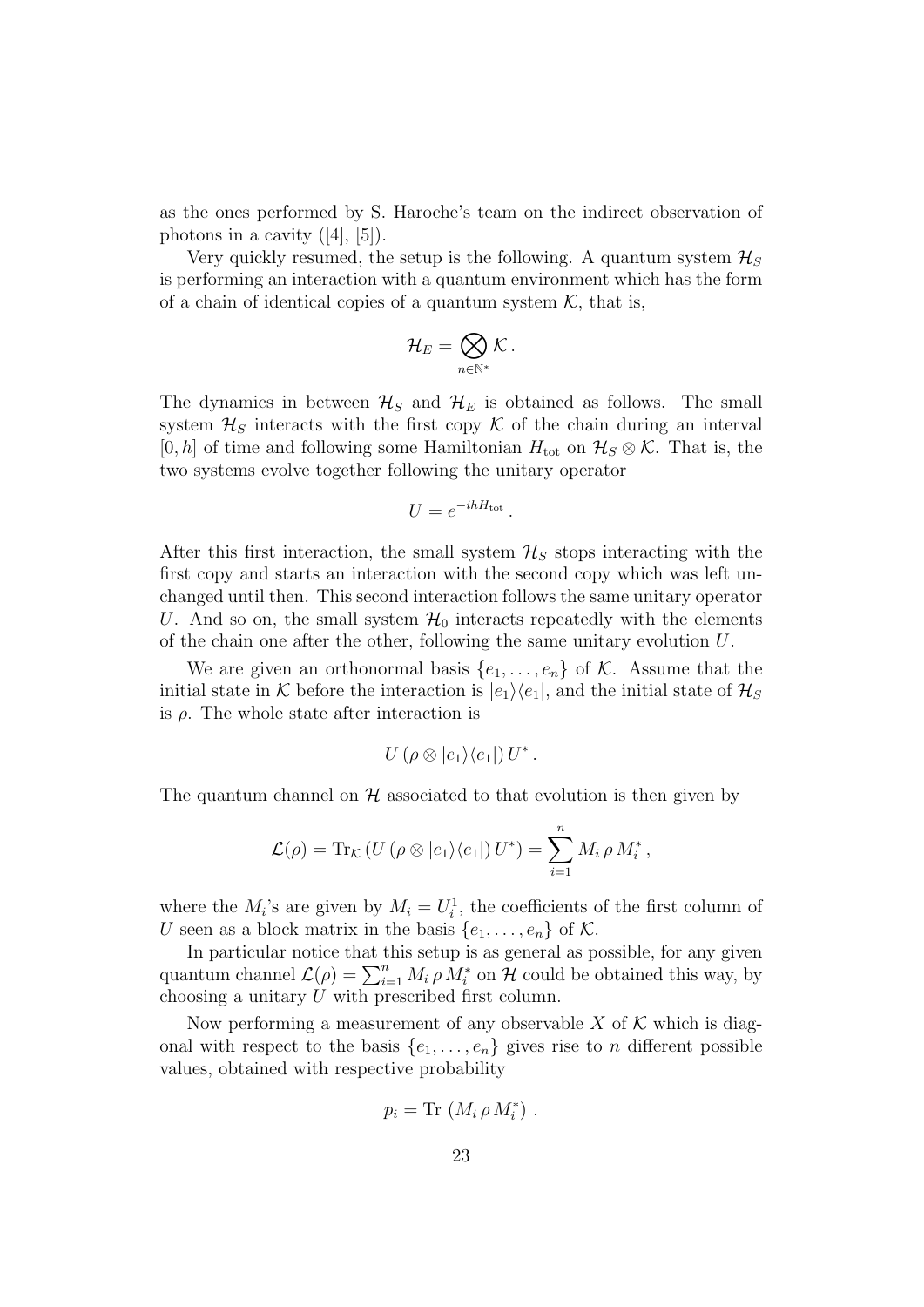The state of the whole system after the corresponding measurement is then

$$
\frac{1}{p_i} M_i \, \rho \, M_i^* \otimes |e_i\rangle\langle e_i| \, .
$$

Regarding only the system  $\mathcal{H}_S$ , the resulting state is  $\rho_1 = \frac{1}{p_i} M_i \rho M_i^*$ .

Now repeating the procedure, via the repeated interaction scheme, we see that we obtain a Markov chain  $(\rho_n, X_n)_{n \in \mathbb{N}}$ , where  $\rho_n$  evolves in the set of density matrices of  $\mathcal{H}_S$  and  $X_n$  evolves in the set  $\{e_1, \ldots, e_n\}$ . The law of the Markov chain is described as follows: if the chain at time n is at  $(\rho, X)$ , then at time  $n + 1$  it jumps to one of the values

$$
\left(\frac{1}{p_i} M_i \rho M_i^*, e_i\right) ,
$$

 $i = 1, \ldots, n$ , with respective probability

$$
p_i = \text{Tr} (M_i \rho M_i^*) .
$$

This is the so-called *quantum trajectory* associated to the quantum channel  $\mathcal{L}$ , as obtained by repeated interaction and repeated measurement scheme.

We are interested in the recording of the different random choices for this successive measurements. That is, we are looking at the sequence of values  $(X_n)_{n\in\mathbb{N}}$  and we wish to write a Central Limit Theorem for the associated random walk  $S_n = \sum_{i=1}^n X_i$ .

#### 6.2 T.C.L. for Quantum Measurement Recordings

Comparing this setup to the one we have developed for the quantum trajectories associated to Open Quantum Random Walks shows that it is exactly the same as in Theorem 4.1, for  $d = n$  and

$$
A_1 = M_1, ..., A_n = M_n
$$
, and  $A_{n+1} = ... = A_{2n} = 0$ .

In order to apply our previous result, we make the same important assumption here:

(H1) :  $\mathcal L$  admits a unique invariant state  $\rho_{\infty}$ .

We put

$$
m = \sum_{i=1}^{n} \text{Tr}\left(M_i \rho_{\infty} M_i^*\right) e_i \in \mathbb{R}^n.
$$

The Lemma 5.1 applies.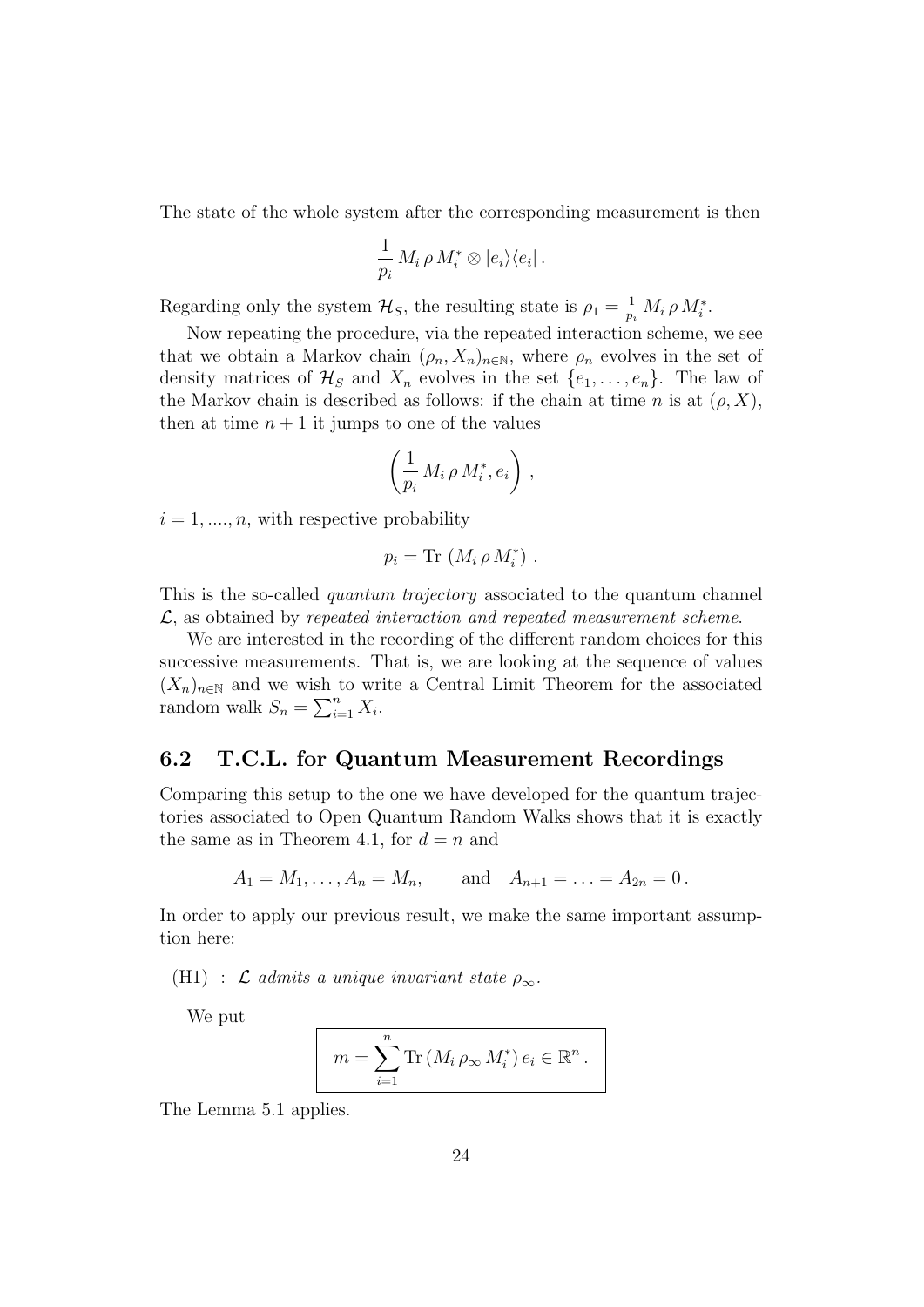**Lemma 6.1** For every  $l \in \mathbb{R}^n$ , the equation

$$
(L - \mathcal{L}^*(L)) = \sum_{i=1}^n M_i^* M_i (e_i \cdot l) - (m \cdot l) I \qquad (12)
$$

admits a solution. The difference between any two solutions of (12) is a multiple of the identity.

As in our main theorem, we denote by  $L_l$  a solution of (12) associated to  $l \in \mathbb{R}^d$ . In the case where  $l = e_i$ , for  $i = 1, \ldots, d$ , we denote  $L_l$  by  $L_i$  simply.

The Central Limit Theorem for measurement records now reads as follows, as a direct application of Theorem 6.2.

Theorem 6.2 Consider the quantum channel

$$
\mathcal{L}(\rho) = \sum_{i=1}^n M_i \rho M_i^*,
$$

on H, which we assume to admit a unique invariant state  $\rho_{\infty}$ . Consider the quantum random walk  $(S_n)_{n\in\mathbb{N}}$  on  $\mathbb{Z}^n$  associated to the successive measurements associated to the quantum trajectory of  $\mathcal{L}$ . Let m and the  $L_i$ 's be given as described above. Then  $\lim_{n\to\infty} S_n/n = m$  a.s. and

$$
\frac{S_n - n \, m}{\sqrt{n}}
$$

converges in law to the Gaussian distribution  $\mathcal{N}(0, C)$  in  $\mathbb{R}^n$ , with covariance matrix

$$
C_{ij} = \delta_{ij} \operatorname{Tr} (M_i \rho_{\infty} M_i^*) - m_i m_j +
$$
  
+ (\operatorname{Tr} (M\_i \rho\_{\infty} M\_i^\* L\_j) + \operatorname{Tr} (M\_j \rho\_{\infty} M\_j^\* L\_i))  
- (m\_i \operatorname{Tr} (\rho\_{\infty} L\_j) + m\_j \operatorname{Tr} (\rho\_{\infty} L\_i)).

#### 6.3 Examples

One of the simplest interesting example of a quantum trajectory simulating some quantum channel is the one associated to spontaneous emission. In that model, the systems  $\mathcal{H}_S$  and  $\mathcal K$  are both two-level systems, that is,  $\mathbb C^2$ . The Hamiltonian, in the simplest configuration, is

$$
H_{\text{tot}} = i \begin{pmatrix} 0 & 1 \\ 0 & 0 \end{pmatrix} \otimes \begin{pmatrix} 0 & 0 \\ 1 & 0 \end{pmatrix} - i \begin{pmatrix} 0 & 0 \\ 1 & 0 \end{pmatrix} \otimes \begin{pmatrix} 0 & 1 \\ 0 & 0 \end{pmatrix}.
$$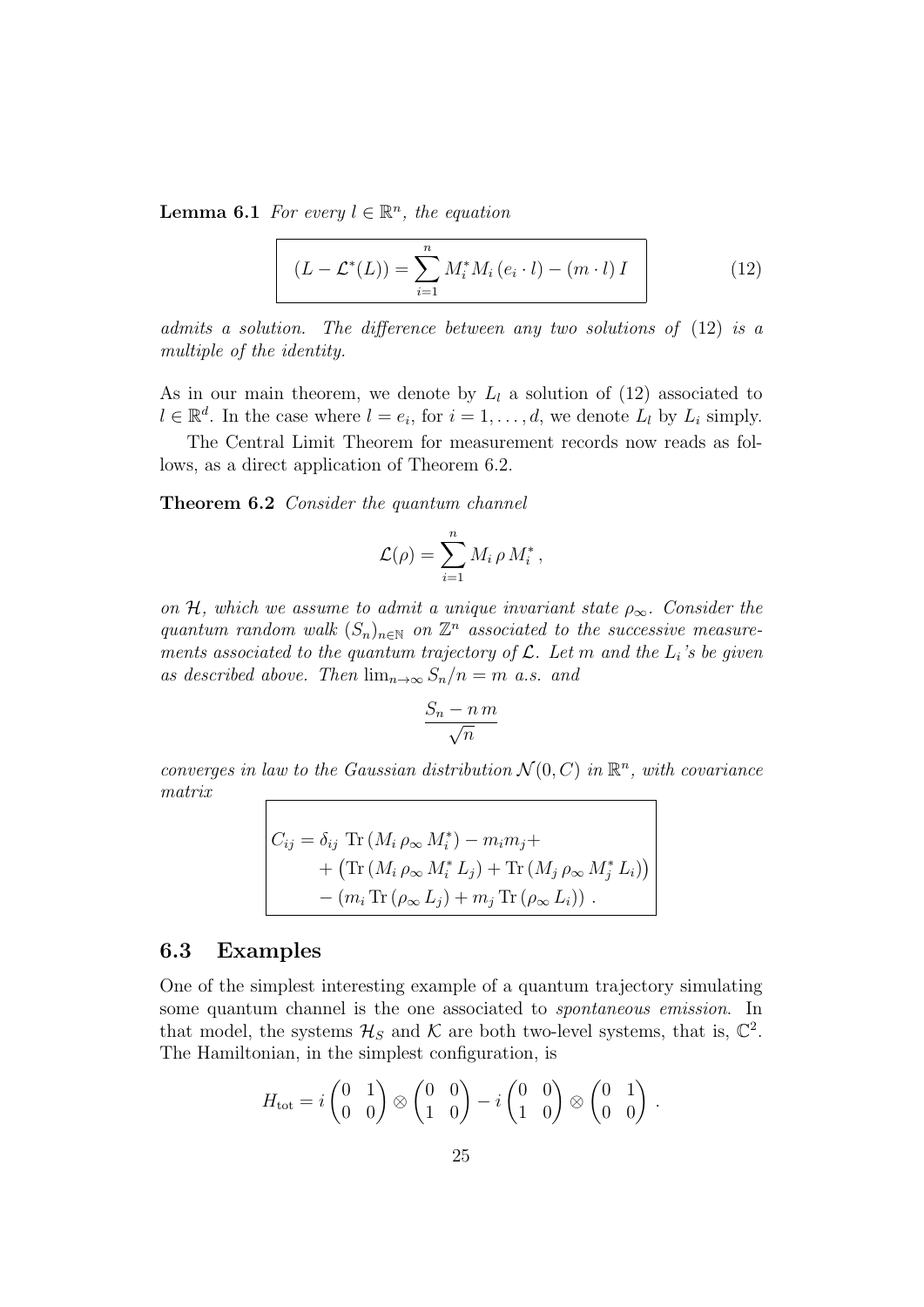The associated unitary evolution is

$$
U = e^{-ihH_{\text{tot}}} = \begin{pmatrix} 1 & 0 & 0 & 0 \\ 0 & \cos(h) & -\sin(h) & 0 \\ 0 & \sin(h) & \cos(h) & 0 \\ 0 & 0 & 0 & 1 \end{pmatrix}.
$$

The quantum channel is

$$
\mathcal{L}(\rho) = M_1 \rho M_1^* + M_2 \rho M_2^*
$$

with

$$
M_1 = \begin{pmatrix} 1 & 0 \\ 0 & \cos(h) \end{pmatrix}, \qquad M_2 = \begin{pmatrix} 0 & \sin(h) \\ 0 & 0 \end{pmatrix}
$$

.

In what follows we assume that  $\cos^2(h) \neq 1$ , for otherwise the dynamics is completely trivial.

This quantum channel has a unique invariant state

$$
\rho_{\infty} = \begin{pmatrix} 1 & 0 \\ 0 & 0 \end{pmatrix} \, .
$$

The quantum trajectories are easy to describe. Given a state

$$
\rho = \begin{pmatrix} \alpha & z \\ \overline{z} & \beta \end{pmatrix}
$$

and a position  $X$ , the next measurement leads to the state

$$
\frac{1}{\alpha + \cos^2(h)\beta} \begin{pmatrix} \alpha & \cos(h)z \\ \cos(h)\overline{z} & \cos^2(h)\beta \end{pmatrix}
$$

and the position  $X + e_1$ , with probability  $\alpha + \cos^2(h)\beta$ , or to the state

$$
\begin{pmatrix} 1 & 0 \\ 0 & 0 \end{pmatrix}
$$

and the position  $X + e_2$ , with probability  $\sin^2(h)\beta$ .

In the case it reaches the second value above, the quantum trajectory will not change anymore, that is, the state remains

$$
\begin{pmatrix} 1 & 0 \\ 0 & 0 \end{pmatrix}
$$

with probability 1, giving always a step along  $e_1$  for the random walk.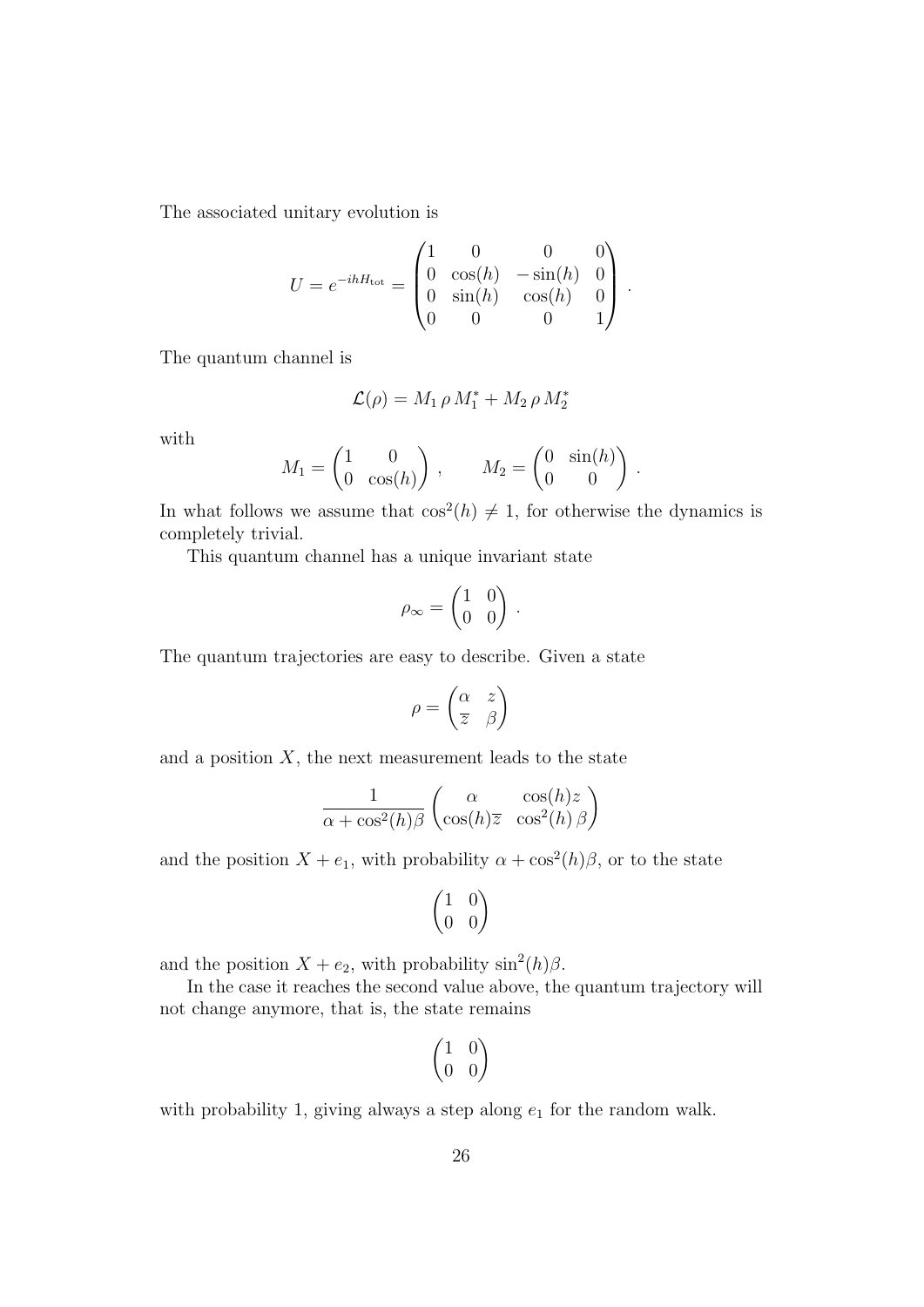Computing  $m$  as described above gives

$$
m = e_1
$$
,  $L_1 = \begin{pmatrix} 1 & 0 \\ 0 & 0 \end{pmatrix}$ ,  $L_2 = \begin{pmatrix} -1 & 0 \\ 0 & 0 \end{pmatrix}$ .

In the Central Limit Theorem, the covariance matrix is then the null one. Which is what could be expected, regarding the description we gave for the quantum trajectories of this quantum channel.

One can also compute the Central Limit Theorem with a less trivial example. Consider the quantum channel that we have already met

$$
\mathcal{L}(\rho) = B \rho B^* + C \rho C^*,
$$

with

$$
B = \frac{1}{\sqrt{3}} \begin{pmatrix} 1 & 1 \\ 0 & 1 \end{pmatrix} \quad \text{and} \quad C = \frac{1}{\sqrt{3}} \begin{pmatrix} 1 & 0 \\ -1 & 1 \end{pmatrix}.
$$

We find

$$
m = \frac{1}{2}(e_1 + e_2),
$$
  $L_1 = \frac{1}{6} \begin{pmatrix} -5 & 1 \\ 1 & 0 \end{pmatrix},$   $L_2 = \frac{1}{6} \begin{pmatrix} 5 & -1 \\ -1 & 0 \end{pmatrix}.$ 

This gives the covariance matrix

$$
C = \frac{2}{9} \begin{pmatrix} 1 & -1 \\ -1 & 1 \end{pmatrix}.
$$

### 7 The Block-Diagonal Case

#### 7.1 The Main Theorem

The Central Limit Theorem proved above does not concern the case where  $\mathcal L$  admits several invariant states. This is typically the case when the asymptotic behavior shows up several Gaussian contributions. The proof we have obtained above does not adapt to the general case. However, there is one situation, with several Gaussians which we are able to treat. Let us describe it now.

Consider the operators  $A_1, \ldots, A_{2d}$  satisfying

$$
\sum_{i=1}^{2d} A_i^* A_i = I,
$$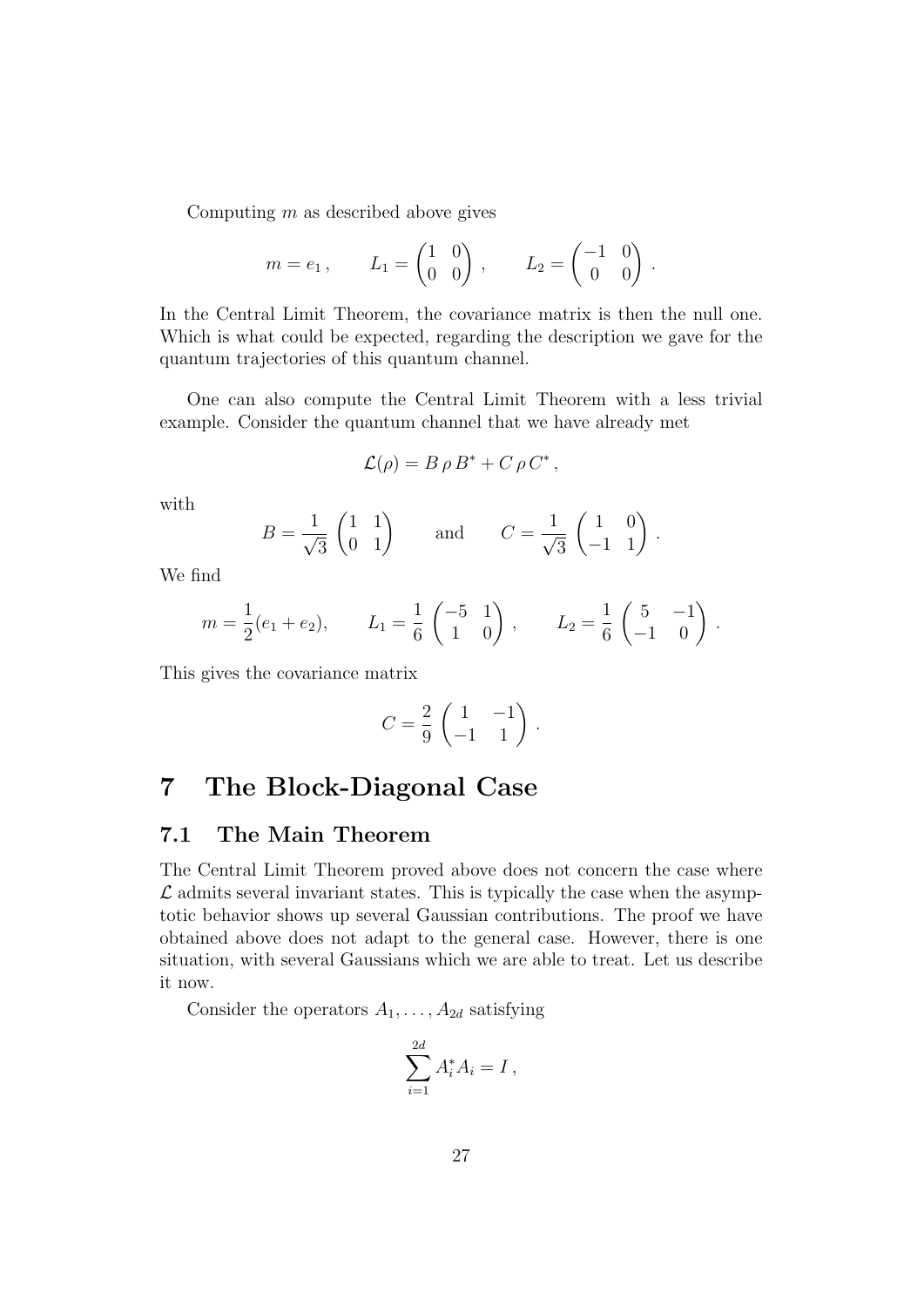as previously. We now assume that there exists a decomposition

$$
\mathcal{H}=E_1\oplus E_2\oplus\ldots\oplus E_N
$$

of  $\mathcal H$  into orthogonal subspaces such that all the  $A_i$ 's are block-diagonal with respect to this decomposition. That is,

$$
A_i(E_j) \subset E_j
$$

for all  $i = 1, \ldots, 2d$ , all  $j = 1, \ldots, N$ . This hypothesis is denoted by (H1') in the rest of this section. We denote by  $P_j$  the orthogonal projector onto  $E_j$ . Note that the condition above is equivalent to

$$
P_j A_i = A_i P_j
$$

for all  $i = 1, \ldots, 2d$ , all  $j = 1, \ldots, N$ . We put

$$
A_i^{(j)} = A_i P_j = P_j A_i P_j.
$$

In the same way we denote by  $\mathcal{L}^{(j)}$  the completely positive map associated to the operators  $(A_i^{(j)})$  $\binom{(j)}{i}$ <sub> $i=1$ </sub>. On each subspace  $E_j$  we have

$$
\sum_{i=1}^{2d} A_i^{(j)*} A_i^{(j)} = \sum_{i=1}^{2d} P_j A_i^* A_i P_j = P_j = I_{E_j}.
$$

If  $\rho$  is a density matrix on H we put

$$
\rho^{(j)} = P_j \rho P_j.
$$

Let  $\rho$  be a density matrix and  $\mathbb{P}_{\rho}$  the law of the Markov chain  $(\rho_n, X_n)_{n>0}$ obtained as previously, by the quantum trajectories associated to the matrices  $A_i$ , starting with the initial state  $\rho$ . Recall that

$$
\left(\rho_{n+1} = \frac{A_i \rho_n A_i^*}{\text{Tr}\left(A_i \rho_n A_i^*\right)}, X_{n+1} = X_n + e_i\right)
$$

with probability Tr  $(A_i \rho_n A_i^*)$ .

We put  $p_n^{(j)} = \text{Tr} (P_j \rho_n)$ .

**Lemma 7.1** The process  $(p_n^{(j)})_{n\geq 0}$  is a martingale for the filtration

$$
\mathcal{F}_n = \sigma\left((\rho_k, X_k), k \leq n\right).
$$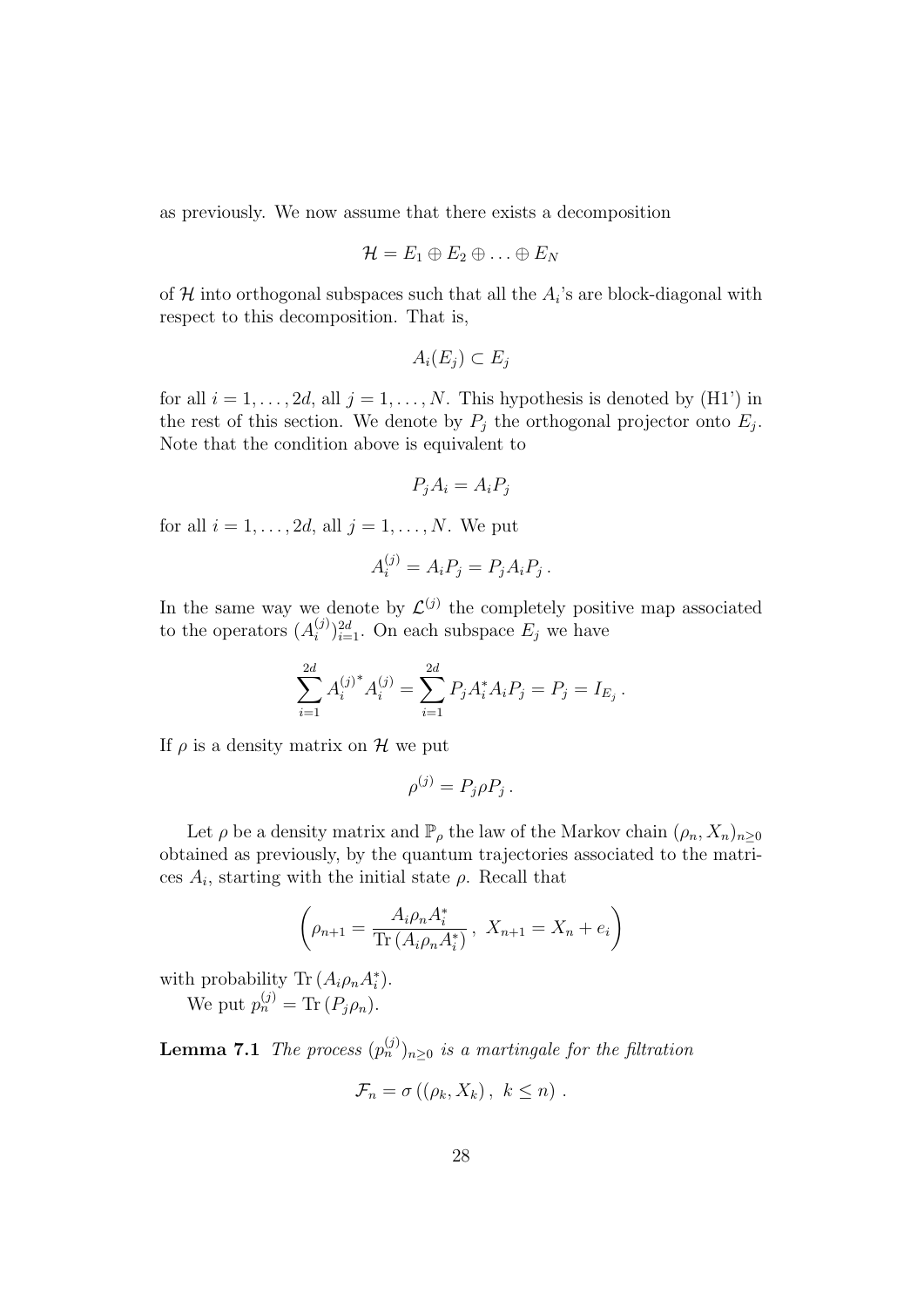Proof We have

$$
\mathbb{E}_{\rho}\left[p_{n+1}^{(j)}\,|\,\mathcal{F}_{n}\right] = \sum_{i} \text{Tr}\left(P_{j}A_{i}\rho_{n}A_{i}^{*}\right)
$$

$$
= \sum_{i} \text{Tr}\left(P_{j}A_{i}\rho_{n}A_{i}^{*}P_{j}\right)
$$

$$
= \sum_{i} \text{Tr}\left(A_{i}P_{j}\rho_{n}P_{j}A_{i}^{*}\right)
$$

$$
= \sum_{i} \text{Tr}\left(A_{i}^{*}A_{i}\rho_{n}^{(j)}\right)
$$

$$
= \text{Tr}\left(\rho_{n}^{(j)}\right) = p_{n}^{(j)}.
$$

Since  $(p_n^{(j)})$  is non-negative and bounded, it converges a.s. and in  $L^1$  to a limit that we denote

 $\Box$ 

$$
p_{\infty}^{(j)} = \lim p_n^{(j)}.
$$

Remark that  $\sum_{j=1}^{N} p_{\infty}^{(j)} = 1$  since  $\sum_{j=1}^{N} p_{n}^{(j)} = 1$  for all *n*. As  $(p_{n}^{(j)})$  is a martingale we can consider the associated Girsanov transform (that is, the h-process). We define  $\mathbb{P}_{\rho}^{(j)}$  to be the law on the trajectories which is given, on the length  $n$  trajectories by

$$
\mathbb{P}_n^{(j)} = \frac{p_n^{(j)}}{p_0^{(j)}} \mathbb{P}_n
$$

where  $\mathbb{P}_n$  is the law on the trajectories with length n. In other words

$$
\mathbb{P}_{\rho}^{(j)} = \frac{p_{\infty}^{(j)}}{p_0^{(j)}} \mathbb{P}_{\rho}.
$$

**Proposition 7.2** Under the law  $\mathbb{P}_{\rho}^{(j)}$  the sequence

$$
\left(\frac{\rho_n^{(j)}}{\text{Tr}\left(\rho_n^{(j)}\right)}, X_n\right)_{n\geq 0}
$$

has the law of the quantum trajectories associated to the family of operators  $(A_i^{(j)}$  $\hat{h}^{(j)}_{i})_{i=1,\dots,2d}$  and starting from the state  $\rho_0^{(j)}$  $\mathbf{I}_{0}^{(j)}$  .

**Proof** The sequence  $p_n^{(j)} = \text{Tr} (P_j \rho_n), n \in \mathbb{N}$ , is a function of  $(\rho_n)$ . The chain  $(\rho_n, X_n)$  under  $\mathbb{P}^{(j)}$  is thus a *h*-process of the initial chain for the harmonic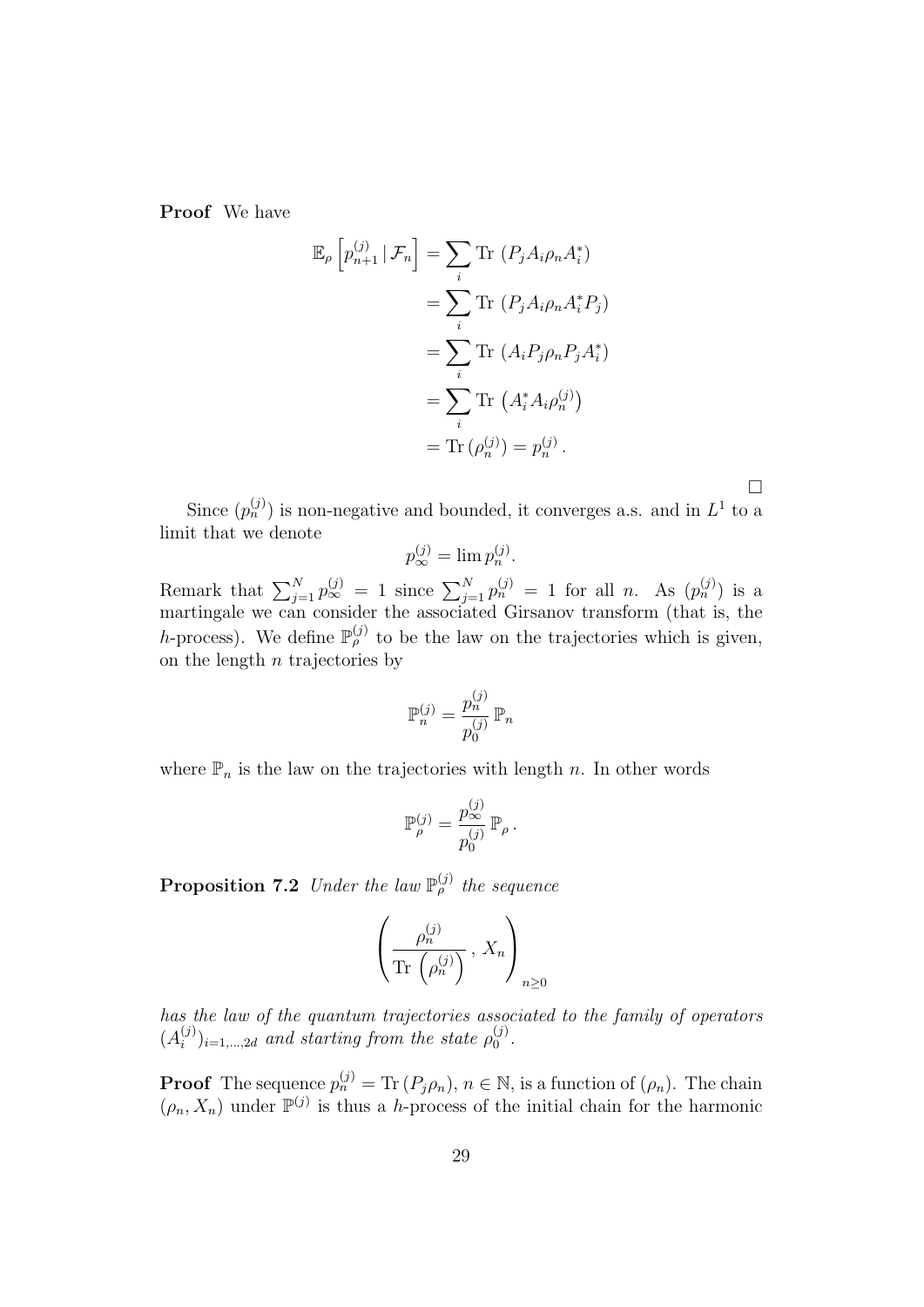function  $p^{(j)}(\rho) = \text{Tr} (P_j \rho)$ . We thus have that  $(\rho_n, X_n)$  is a Markov chain under  $\mathbb{P}^{(j)}$  with transition probabilities:

$$
\begin{cases} \rho_{n+1} = \frac{A_i \rho_n A_i^*}{\text{Tr}\left(A_i \rho_n A_i^*\right)} \\ X_{n+1} = X_n + e_i \end{cases}
$$

with probability

$$
\frac{p_{n+1}^{(j)}}{p_n^{(j)}} \, \text{Tr} \left( A_i \rho_n A_i^* \right).
$$

But we have

$$
\frac{p_{n+1}^{(j)}}{p_n^{(j)}} \operatorname{Tr} \left( A_i \rho_n A_i^* \right) = \frac{\operatorname{Tr} \left( P_j \rho_{n+1} \right)}{\operatorname{Tr} \left( P_j \rho_n \right)} \operatorname{Tr} \left( A_i \rho_n A_i^* \right)
$$

$$
= \frac{\operatorname{Tr} \left( P_j A_i \rho_n A_i^* \right)}{\operatorname{Tr} \left( P_j \rho_n \right)}
$$

$$
= \frac{\operatorname{Tr} \left( A_i^{(j)} \rho_n^{(j)} A_i^{(j)^*} \right)}{\operatorname{Tr} \left( P_j \rho_n \right)}.
$$

We see that the transition probabilities only depend on the component  $\rho_n^{(j)}$ . If we consider the sequence

$$
\widetilde{\rho}_n^{(j)} = \frac{\rho_n^{(j)}}{\text{Tr}\left(\rho_n^{(j)}\right)}
$$

we have

$$
\begin{cases} \widetilde{\rho}_{n+1}^{(j)}=\frac{A_i^{(j)}\widetilde{\rho}_n^{(j)}A_i^{(j)^*}}{\text{Tr}\left(A_i^{(j)}\widetilde{\rho}_n^{(j)}A_i^{(j)^*}\right)}\\ X_{n+1}=X_n+e_i \end{cases}
$$

with probability

$$
\frac{\operatorname{Tr}\left(A_i^{(j)}\widetilde{\rho}_n^{(j)}A_i^{(j)*}\right)}{\operatorname{Tr}\left(\widetilde{\rho}_n^{(j)}\right)}
$$

.

This exactly means that the sequence  $(\widetilde{\rho}_n^{(j)}, X_n)_{n \geq 0}$  under  $\mathbb{P}^{(j)}$  has the law of the quantum trajectories associated to the family  $(A_i^{(j)})$  $\sum_{i=1}^{(j)}\}_{i=1}^{2d}$ .

We now make the following hypothesis. (H2) Each of the mappings  $\mathcal{L}^{(j)}$  admits a unique invariant state  $\rho_{\infty}^{(j)}$ . We then put  $m^{(j)} = (m_1^{(j)})$  $\binom{(j)}{1}, \ldots, m_{2d}^{(j)}$  $p_{2d}^{(j)}$ ) where  $m_k^{(j)} = \text{Tr} (A_k \rho_{\infty}^{(j)} A_k^*).$ (H3) The  $m^{(j)}$ 's are all different.

Under these hypotheses we have the following result.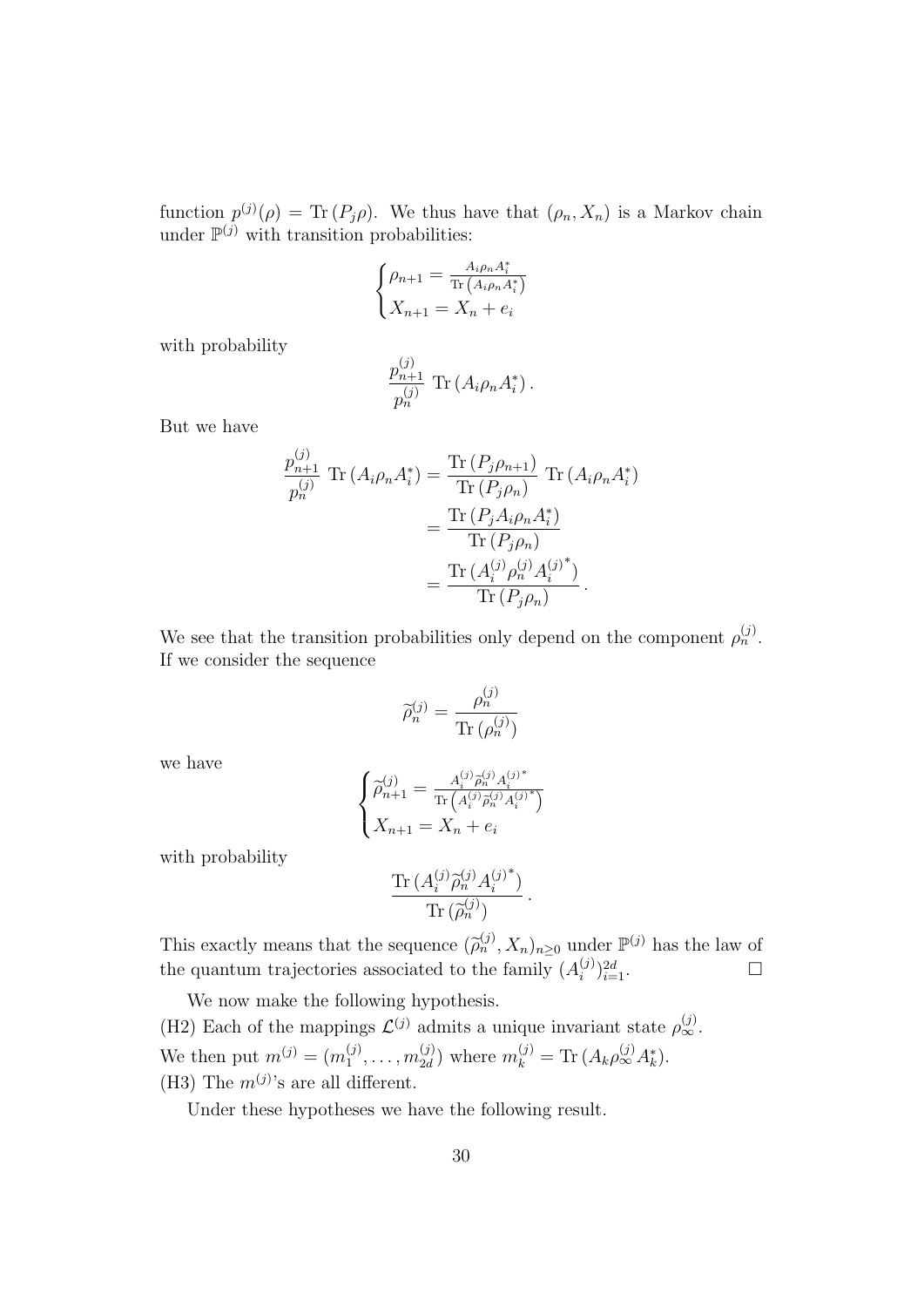**Theorem 7.3** Under the hypotheses  $(H1')$ ,  $(H2)$  and  $(H3)$  we have the following properties.

1) For all  $j = 1, \ldots, N$ ,

$$
\mathbb{P}_{\rho}\left[p_{\infty}^{(j)}=1\right]=p_0^{(j)}=1-\mathbb{P}_{\rho}\left[p_{\infty}^{(j)}=0\right],
$$

that is, the vector  $\vec{p}_n = (p_1^{(1)})$  $p_1^{(1)}, \ldots, p_n^{(N)}$  converges to  $(0, \ldots, 0, 1_j, 0, \ldots, 0)$  with  $probability p_0^{(j)}$  $_{0}^{(j)}$  (note that  $\sum_{j} p_{0}^{(j)} = 1$ ).

2) Conditionally to  $p_{\infty}^{(j)} = 1$  (that is, under the measure

$$
\mathbb{P}_{\rho}\left[\cdot\,|\,p_{\infty}^{(j)}=1\right]=\mathbb{P}_{\rho}^{(j)})
$$

we have that  $(\widetilde{\rho}_n^{(j)}, X_n)$  has the law of the quantum trajectories associated to<br>the family of matrices  $(A^{(j)})^{2d}$  . In matricular, and in this conditional law the family of matrices  $(A_i^{(j)})$  $\sum_{i=1}^{(j)}$   $\sum_{i=1}^{2d}$ . In particular, under this conditional law, the process

$$
\frac{(X_n - nm^{(j)})}{\sqrt{n}}
$$

converges in distribution to the Gaussian distribution  $N(0, C^{(j)})$ , where  $C^{(j)}$ is given by the same formula as in Theorem 5.2 but for the family  $(A_i^{(j)})$  $\binom{(J)}{i}$ .

Note that the theorem above concretely means that the quantum trajectories in that case are a mixture of Open Quantum Random Walks of the form of Theorem 5.2. The associated stochastic process can be obtained as follows: with probability  $p_j^{(0)}$  $j^{(0)}_j$  the process  $(X_n)$  follows the law of the Open Quantum Random Walks with associated matrices  $A_i^{(j)}$  $i^{(j)}$  and then satisfies the corresponding Central Limit Theorem with mean  $m^{(j)}$  and covariance matrix  $C^{(j)}$ .

**Proof** By proposition 7.2, we know that under  $\mathbb{P}_{\rho}^{(j)}$  the sequence  $(\widetilde{\rho}_n^{(j)}, X_n)$ has the law of the quantum trajectories associated to the family  $(A_i^{(j)})$  $i^{(j)}$ ). As the mapping  $\mathcal{L}^{(i)}$  admits a unique invariant state we also know that if we consider  $N_n(i)$  to be the number of jumps  $e_i$  made by the quantum trajectory up to time  $n$ , then we have

$$
\lim \frac{1}{n} N_n(i) = m_i^{(j)}
$$

almost surely for the measure  $\mathbb{P}_{\rho}^{(j)}$  using the law of large numbers for quantum measurements of Theorem 6.2. This implies that the measures  $\mathbb{P}_{\rho}^{(j)}$  are all singular since the  $m^{(j)}$ 's are all different by hypothesis (H3). Indeed, let

$$
\mathcal{A}_j = \{\lim \frac{1}{n} N_n = m^{(j)}\}.
$$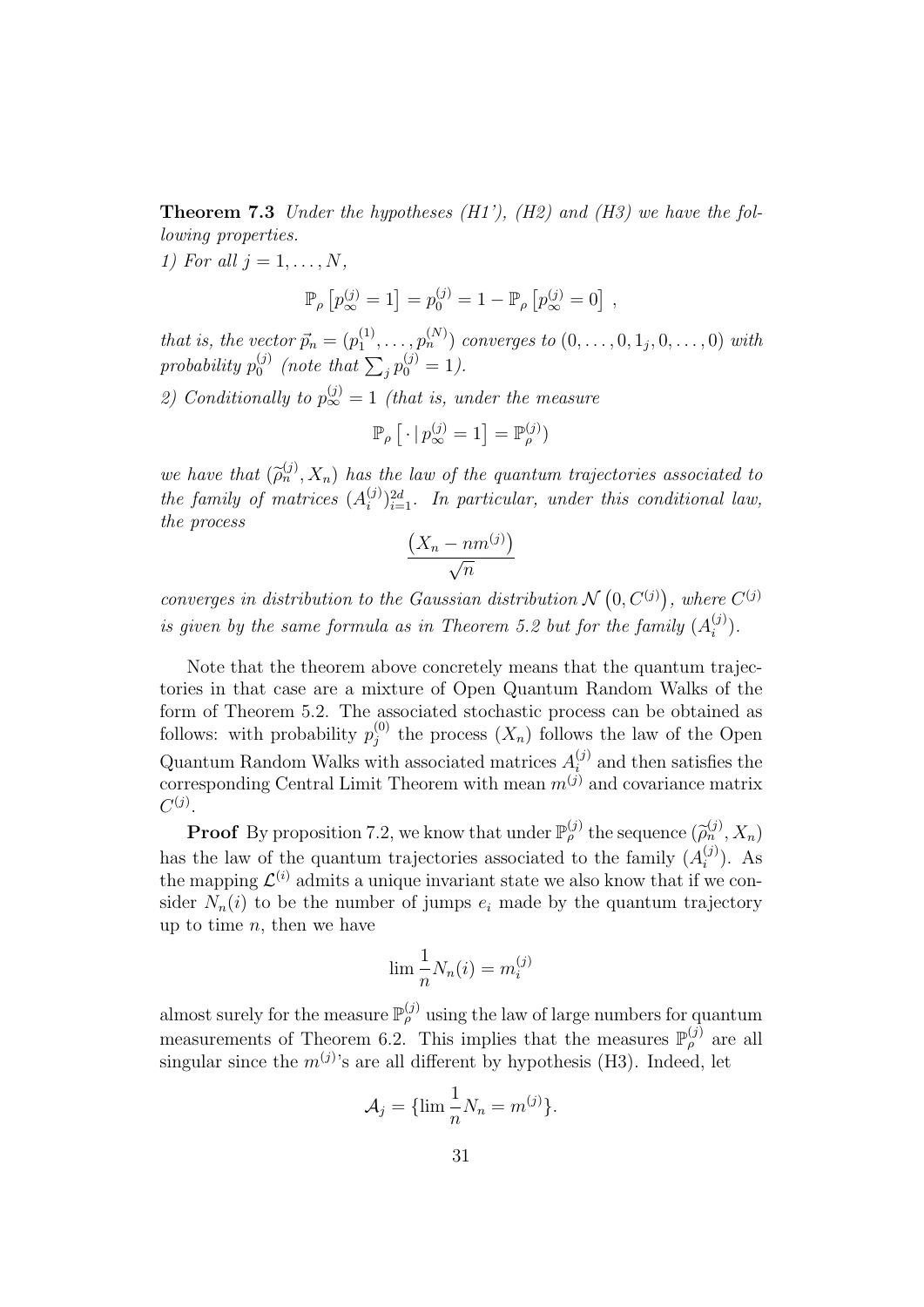Then, if  $j \neq j'$ , obviously  $\mathcal{A}_j \cap \mathcal{A}_{j'} = \emptyset$  and  $\mathbb{P}_\rho^{(j)}(\mathcal{A}_j) = 1$ ,  $\mathbb{P}_\rho^{(j')}(\mathcal{A}_{j'}) = 1$ . Consider now the sets

$$
\Omega^{(j)} = \{p_{\infty}^{(j)} > 0\}.
$$

Then, if  $j \neq j'$ ,

$$
\mathbb{P}_{\rho}(\Omega_j \cap \Omega_{j'}) = 0.
$$

Indeed, otherwise since  $\mathbb{P}_{\rho}^{(j)} = \frac{p_{\infty}^{(j)}}{(\gamma)}$  $p_{\rho}^{\frac{p(x)}{(x)}} \mathbb{P}_{\rho}$ , it would imply that  $\mathbb{P}_{\rho}^{(j)}(\Omega_j \cap \Omega_{j'}) > 0$ and  $\mathbb{P}_{\rho}^{(j')}(\Omega_j \cap \Omega_{j'}) > 0$ . This is impossible since  $\mathbb{P}_{\rho}^{(j)}$  and  $\mathbb{P}_{\rho}^{(j')}$  are singular. Finally, since  $\sum_{j=1}^{N} p_{\infty}^{(j)} = 1$ , it implies that  $\mathbb{P}_{\rho}$  a.s. one of the  $p_{\infty}^{(j)}$  is 1 and the others 0. In particular, it implies that for all  $j$ 

$$
\mathbb{P}_{\rho}(p_{\infty}^{(j)}=0 \text{ or } 1)=1.
$$

This implies that we have

$$
\mathbb{P}^{(j)}_\rho = \mathbb{P}_\rho \left[ \, \cdot \, | \, p_\infty^{(j)} = 1 \right]
$$

for

$$
\mathbb{P}_{\rho}\left[\cdot | p_{\infty}^{(j)}=1\right]=\frac{p_{\infty}^{(j)}\mathbb{P}_{\rho}}{\mathbb{P}_{\rho}\left[p_{\infty}^{(j)}=1\right]},
$$

but  $\mathbb{P}\left[p_{\infty}^{(j)}=1\right]=p_0^{(j)}$  $\binom{(j)}{0}$  since  $\left(p_n^{(j)}\right)$  is a martingale.

The conclusion now is a direct consequence of the Central Limit Theorem established for the chain  $(X_n)$  but now associated to the family  $(A_i^{(j)})$  $\binom{(j)}{i}^{2d}_{i=1}$  using previous proposition 7.2.

 $\Box$ 

### References

- [1] S. Attal, Y. Pautrat, "From repeated to continuous quantum interactions", Annales Henri Poincaré. A Journal of Theoretical and Mathematical Physics, 7 (2006), p. 59–104.
- [2] S. Attal, F. Petruccione, C. Sabot, I. Sinayskiy: "Open Quantum Random Walks", Journal of Statistical Physics, 147 (2012), no. 4, p. 832852.
- [3] P. Hall, C.C. Heyde: Martingale Limit Theory and its Applications, Academic Press 1980.